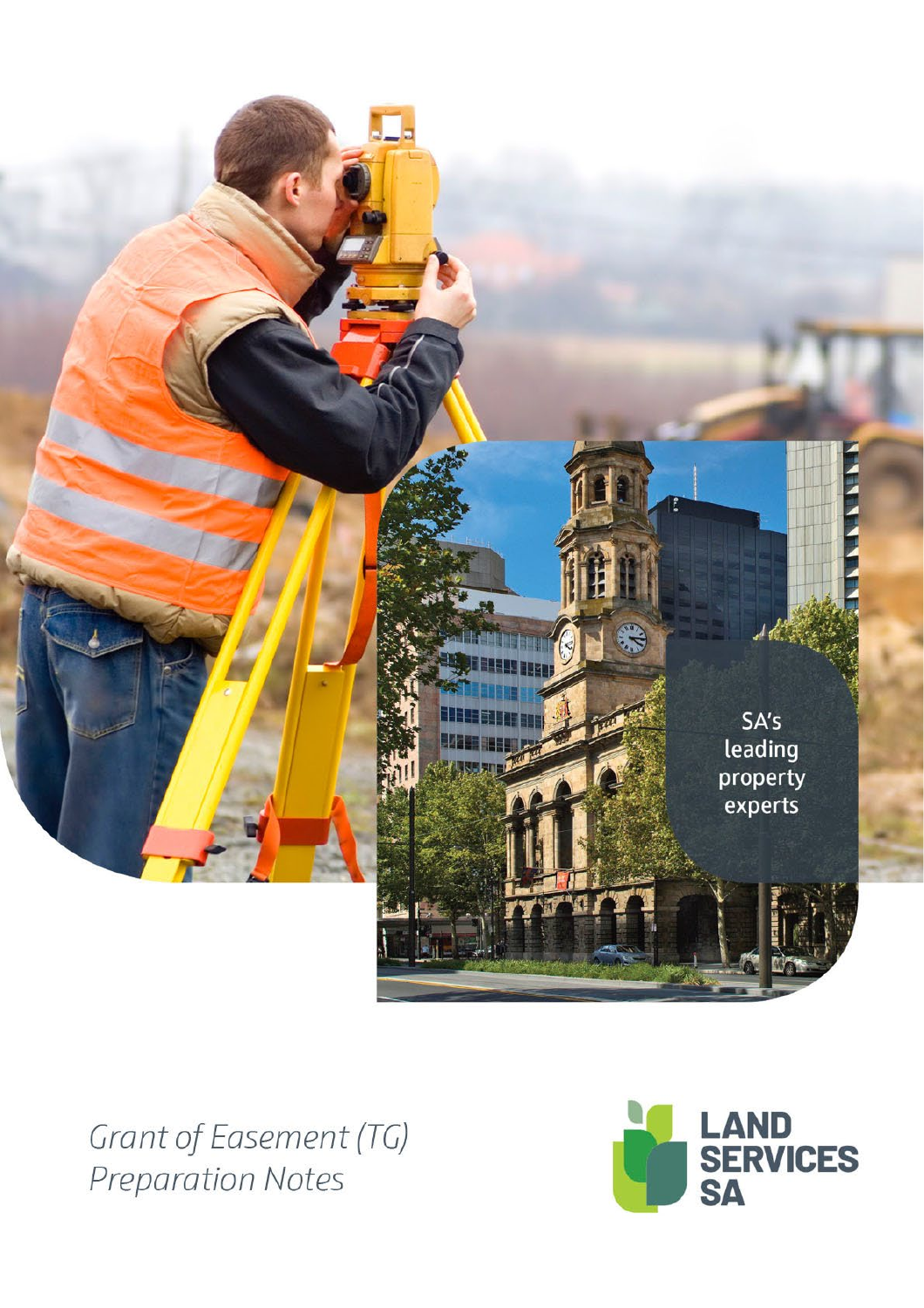# **Table of Contents**

| 1. |  |
|----|--|
| 2. |  |
|    |  |
| 3. |  |
| 4. |  |
| 5. |  |
| 6. |  |
|    |  |
|    |  |
|    |  |
|    |  |
| 7. |  |
|    |  |
|    |  |
|    |  |
|    |  |
|    |  |
|    |  |
|    |  |
|    |  |
|    |  |
|    |  |
|    |  |
|    |  |
|    |  |
|    |  |
|    |  |
|    |  |
|    |  |
|    |  |
|    |  |
|    |  |
|    |  |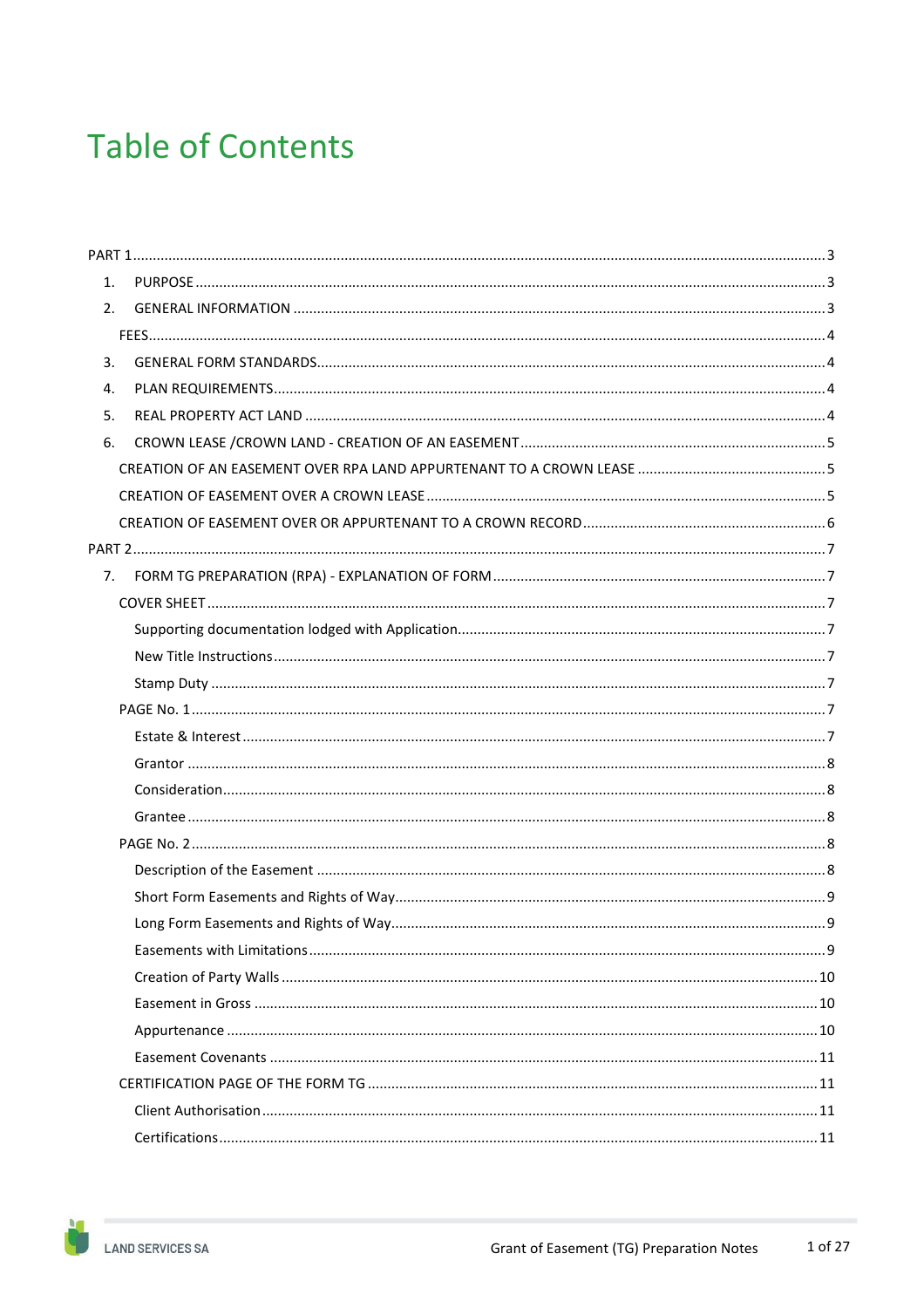| 8.  |                                                                                         |  |
|-----|-----------------------------------------------------------------------------------------|--|
|     |                                                                                         |  |
|     |                                                                                         |  |
|     |                                                                                         |  |
|     | LAND MANAGEMENT AGREEMENTS (AG), HERITAGE AGREEMENTS (AH) and other Agreements (AG)  15 |  |
|     |                                                                                         |  |
|     |                                                                                         |  |
|     |                                                                                         |  |
|     |                                                                                         |  |
|     |                                                                                         |  |
|     |                                                                                         |  |
|     |                                                                                         |  |
|     |                                                                                         |  |
|     |                                                                                         |  |
|     |                                                                                         |  |
| 9.  |                                                                                         |  |
| 10. |                                                                                         |  |
|     |                                                                                         |  |
|     |                                                                                         |  |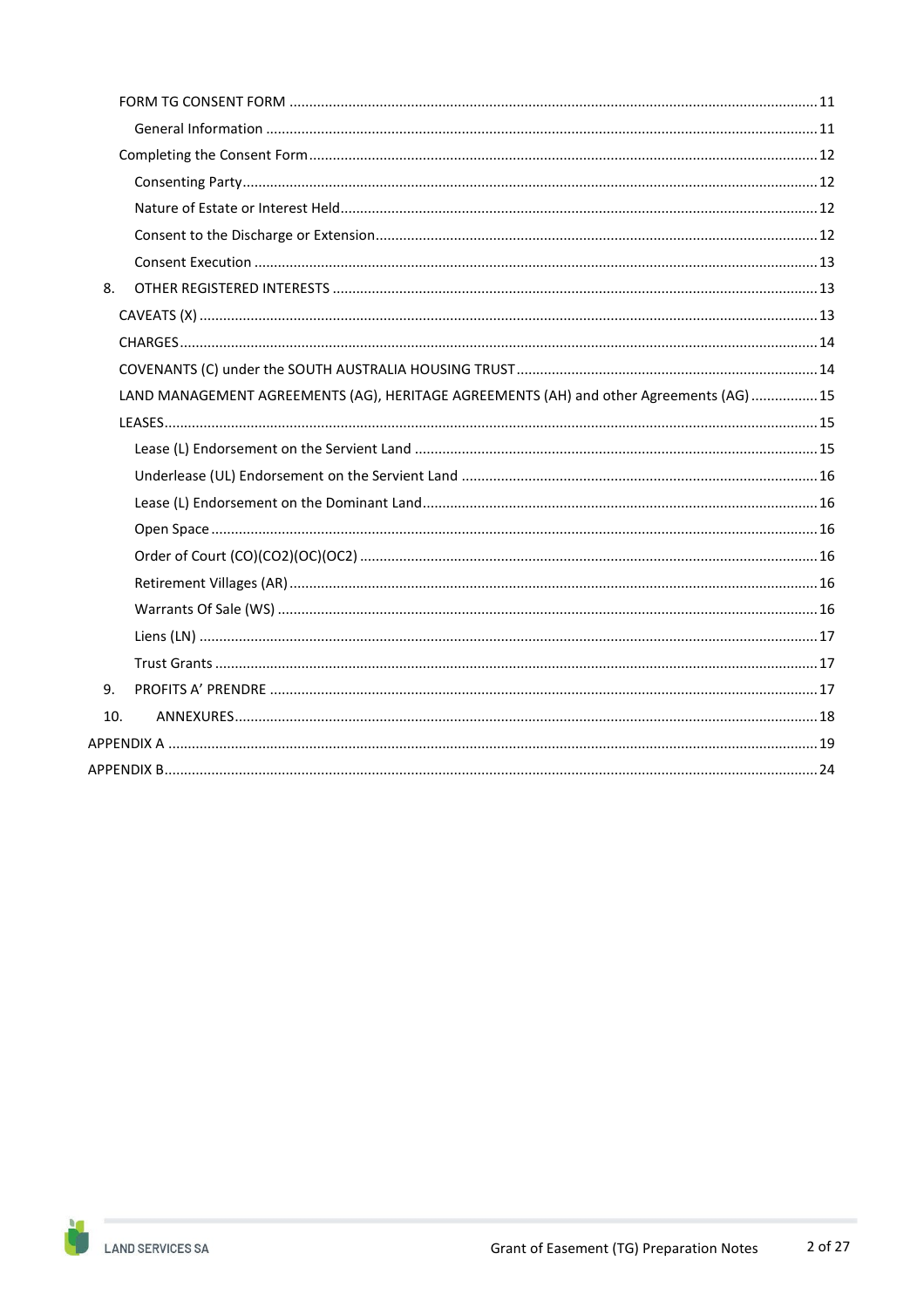# Grant of Easement (TG) Preparation Notes

# <span id="page-3-0"></span>PART 1

# <span id="page-3-1"></span>1. PURPOSE

The purpose of these notes is to provide assistance for land professionals in completing the Grant of Easement (TG) Form used to create easements.

Note: The word easement encompasses both easements and rights of way therefore if easement is referred to it also infers the same process relates to rights of way.

# <span id="page-3-2"></span>2. GENERAL INFORMATION

A Form TG is to be used to grant an easement in cases where the easement is not a condition of the plan and is identified as **"PROPOSED"** on plans of division and filed plans. Where an easement is described on a division plan as **"PROPOSED"** it can only be created in a TG after deposit of the plan or in series after the division application as it is not a condition of the division.

An easement or right of way may be created under Section 96 of the *Real Property Act 1886* (RPA) appurtenant to or over RPA land or land under General Law (NUA), using a Form TG. A Form TG may also be used to grant an easement in gross to Statutory Authorities or a body pursuant to Section 41A of the *Law of Property Act 1936*. To create an easement or right of way over Crown land a Form TG pursuant to Section 28 of the *Crown Land Management Act 2009* (CLMA) is to be used.

A general principle of the law of property is an easement or right of way must be appurtenant to dominant land and the easement must provide or confer a benefit to the dominant land. An exception to this principle is an easement in gross being an easement not attached to dominant land but to benefit a statutory authority or a body pursuant to Section 4[1](#page-3-3)A of the *Law of Property Act 1936* or other relevant legislation. The dominant land (in favour of<sup>1</sup>) is gaining the benefit of the easement, while the servient land (land burdened<sup>[2](#page-3-4)</sup>) is subject to the easement.

The extent of the easement or the easement alpha identifier may be changed in deposited plans and filed plans after lodgement with Land Services SA. Any TG documents that have an execution date prior to the relevant plan being approved for data may be affected by the change to the plan. In these situations, the document will be referred for correction for confirmation from the certifying party that the grantor and grantee are aware of and understand the changes made to the plan.

To create an easement of limited duration a Form TG must be used. A Lease Creating Easement/Right of Way Form (GU) can no longer be used to create easements or rights of ways of limited duration. See Notice to Lodging Parties No 172. A lessee can grant an easement over their leased land providing the easement is of no greater duration than their own interest and is appurtenant to land, another lease or to a dominant authority. This type of easement must be prepared on a TG document but the prefix changed to TG2.

An easement created over or appurtenant to a lease has the same criteria as easements created over the land in regard to registered interests. The registered interests over the lease must be dealt with appropriately in relation to the new easement.

<span id="page-3-3"></span> $1$  Plans depicting easements will show the dominant land in the easement details under 'in favour of'.

<span id="page-3-4"></span><sup>2</sup> Plans depicting easements will show the servient land in the easement details under 'land burdened'.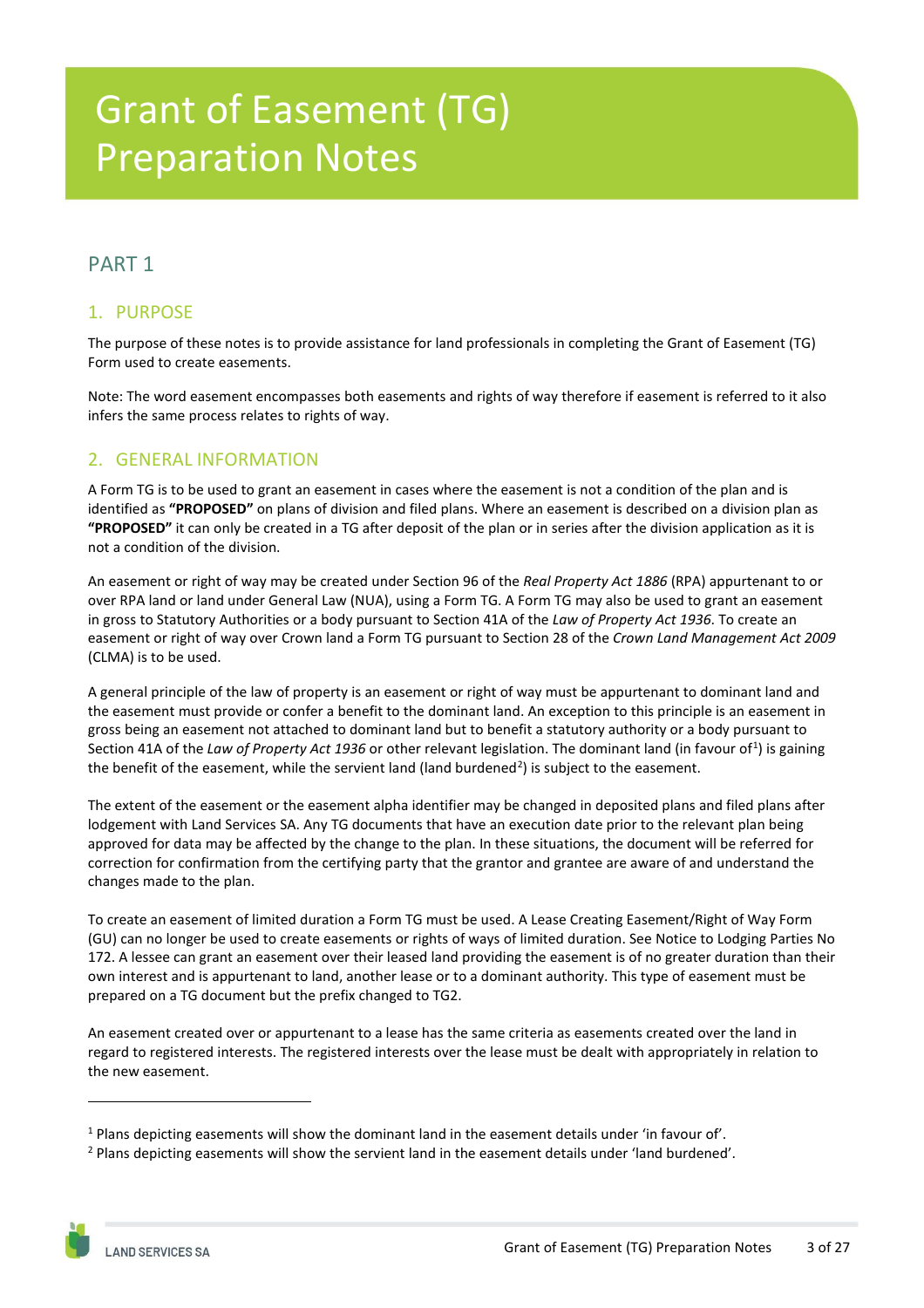An easement for recreational purposes, for use and enjoyment or garden related will not be accepted for registration as it is not considered an easement. An easement must accommodate the dominant land by being necessary for the use of that land and cannot convey exclusive use to the dominant owner.

### <span id="page-4-0"></span>FEES

New title fees must be paid for all new titles issued as a result of the easement being granted. This includes titles issuing for the servient land and any dominant land or easement in gross. The registration fee is payable based on the consideration paid.

<span id="page-4-1"></span>Refer to the Fee Calculator tool on the Land Services SA website.

### 3. GENERAL FORM STANDARDS

- PAGE NUMBERING: Each page must be numbered consecutively, e.g. 1 of 10, 2 of 10.
- TEXT: All handwriting MUST be in permanent, dense, rapid drying black or blue ink.
- <span id="page-4-2"></span>• Forms must be printed double sided.

# 4. PLAN REQUIREMENTS

The easement or right of way must be fully delineated on a new or existing plan that has been accepted for filing or deposited in the LTO (reference to a plan filed in the General Registry Office (G.R.O.) is not acceptable). The plan must define the position of the easement with an alpha identifier. Alternatively, the servient title may have an existing easement or right of way over exactly the same piece of land required for the proposed easement. The identifier shown on the existing title may be referred to in the description of the easement or right of way and a new plan will not be required to be prepared.

# <span id="page-4-3"></span>5. REAL PROPERTY ACT LAND

The Form TG is used for the creation of an easement in gross or an easement or right of way to be held appurtenant to other land. Where portion of the land in a title is being transferred and an easement or right of way is also being created or reserved, a Form T2 is used. (Refer to Jessups Lands Titles Office Forms and Practice – paragraph 3709).

The grantor and grantee may be the same party and more than one easement or right of way can be created in the one TG document. When creating more than one easement in a Form TG, they must be separately described otherwise they may be interpreted as one easement. The use of "First" "Secondly" "Thirdly" etc. may be used to describe them separately.

Where there is one grantor granting an easement or right of way to contiguous allotments (or Sections) of land held by different registered proprietors in separate certificates of title, separate Form TG's (one for each dominant proprietor) should be used.

Similarly, where contiguous allotments or sections of land are held by different registered proprietors in separate certificates of title and are granting an easement or right of way to one grantee, separate Form TG's (one for each servient proprietor) should be used.

When the easement or right of way is being granted appurtenant to land about to be brought under the RPA the operative words of the grant should be as follows: "grants to the grantee who is entitled to be the registered proprietor of the land comprised in a certain application no ........................ to bring land under the RPA and as appurtenant to such land".

An easement may be granted over a public road. Where there is no title for the road, a plan must be lodged fully defining the public road together with a document to request the issue a title (RT) for the public road. This must precede the Form TG.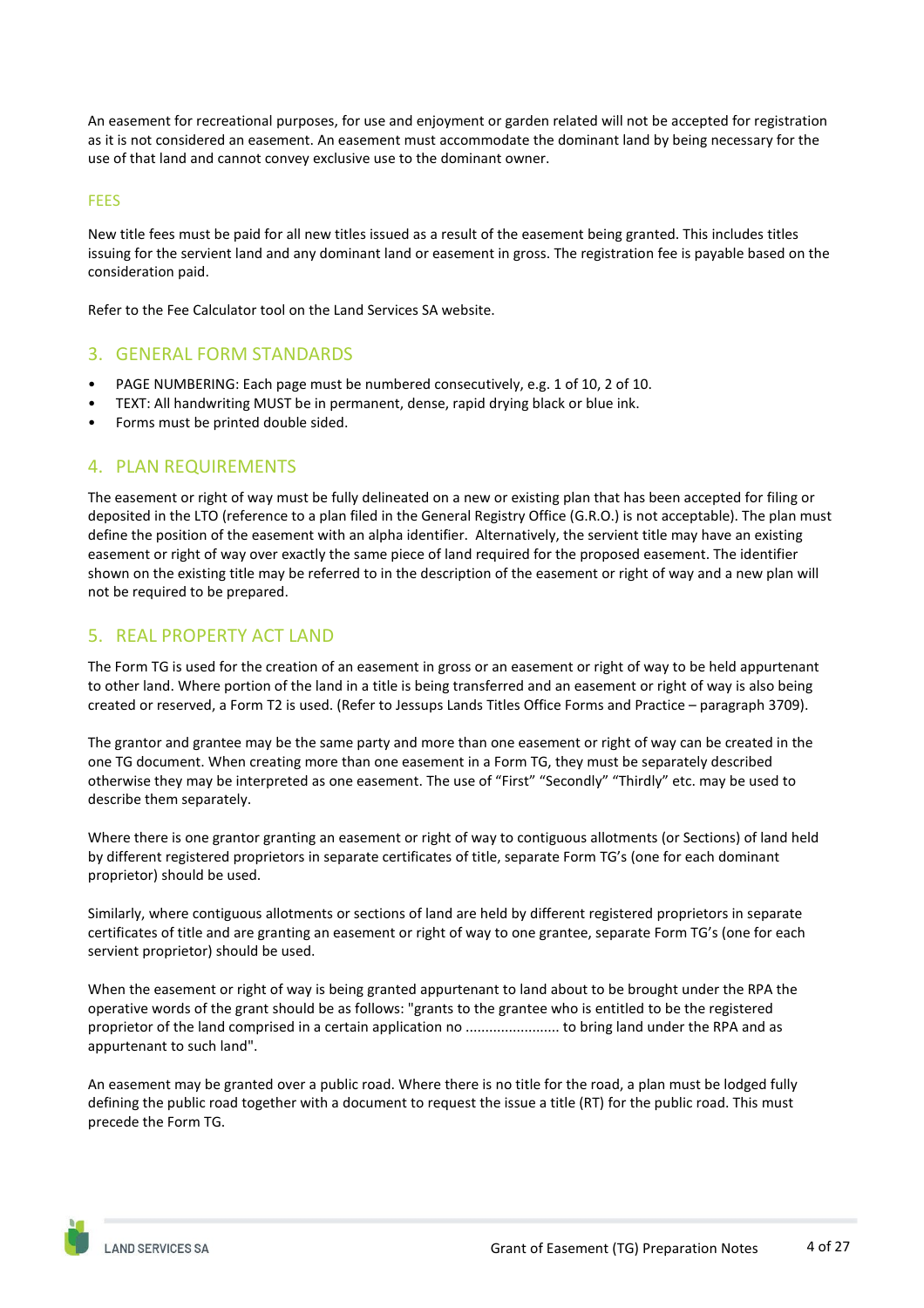Party Wall rights may be created in the one Form TG even though the adjoining titles may be in different ownerships. One document number is assigned and one registration fee payable.

<span id="page-5-0"></span>See pages 10 to 16 inclusive for information on consents and registered interests.

# 6. CROWN LEASE /CROWN LAND - CREATION OF AN EASEMENT

When dealing with Crown land, Crown Lands SA must be contacted.

**Web address and contact details for Crown Lands SA (CLSA),** Department of Environment, Water and Natural Resources (DEWNR).

[http://www.environment.sa.gov.au/managing-natural-resources/Land/Crown\\_lands](http://www.environment.sa.gov.au/managing-natural-resources/Land/Crown_lands)

Email: [DEW.CrownLandsEnquiries@sa.gov.au](mailto:DEW.CrownLandsEnquiries@sa.gov.au) Phone: +61 8 8204 1218

### <span id="page-5-1"></span>CREATION OF AN EASEMENT OVER RPA LAND APPURTENANT TO A CROWN LEASE

Easements and rights of ways may be created over RPA land appurtenant to a Crown lease. The grantee is the Minister responsible for the CLMA. A TG document is to be used to grant an easement over or appurtenant to Crown land.

A Form TG lodged over or appurtenant to Crown Leases can utilise the provisions of Section 144 and Section 90F of the RPA. Section 90F operates to extend the mortgage or encumbrance over the right for the dominant land whereas section 144 of the RPA discharges the mortgage or encumbrance as regards the rights on the servient land. Additional documentation will be required for adjustment of other registered interests.

There will no longer be the requirement for the issue of an "in gross" certificate of title where the Crown Lease is the dominant land as the Crown Lease will indicate reference to the easement on the Crown Lease in the easement details.

### <span id="page-5-2"></span>CREATION OF EASEMENT OVER A CROWN LEASE

A Form TG pursuant to Section 28 of the *Crown Land Management Act 2009* (CLMA) is used to create an easement or right of way over Crown land. Section 28 of the CLMA allows the Minister to grant to any person an easement over Crown land. The Minister may require a person requesting the easement to provide him with such documents and plans necessary to grant the easement.

A Form TG lodged pursuant to Section 28 of CLMA can utilise the provisions of Section 144 and Section 90F of the RPA in regard to mortgages and encumbrances. Additional documentation will be required for adjustment of other registered interests in relation to the creation of the easement for the servient and dominant land.

The Minister will be the grantor where an easement is to be granted over Crown land. Consent to the grant will be required from the Crown lessee. The consents of every person who has an interest in relation to the servient land must also be obtained. The Minister may grant an easement without all the required consents if he/she believes that the consents to such a grant have been unreasonably withheld, pursuant to Section 28 of the CLMA.

The CLMA provides the short form easements as set out in Schedules 5 and 6 under the RPA may be used to create easements over Crown land and an easement created under Section 28 of the CLMA has an effect as if it were an easement created under the RPA.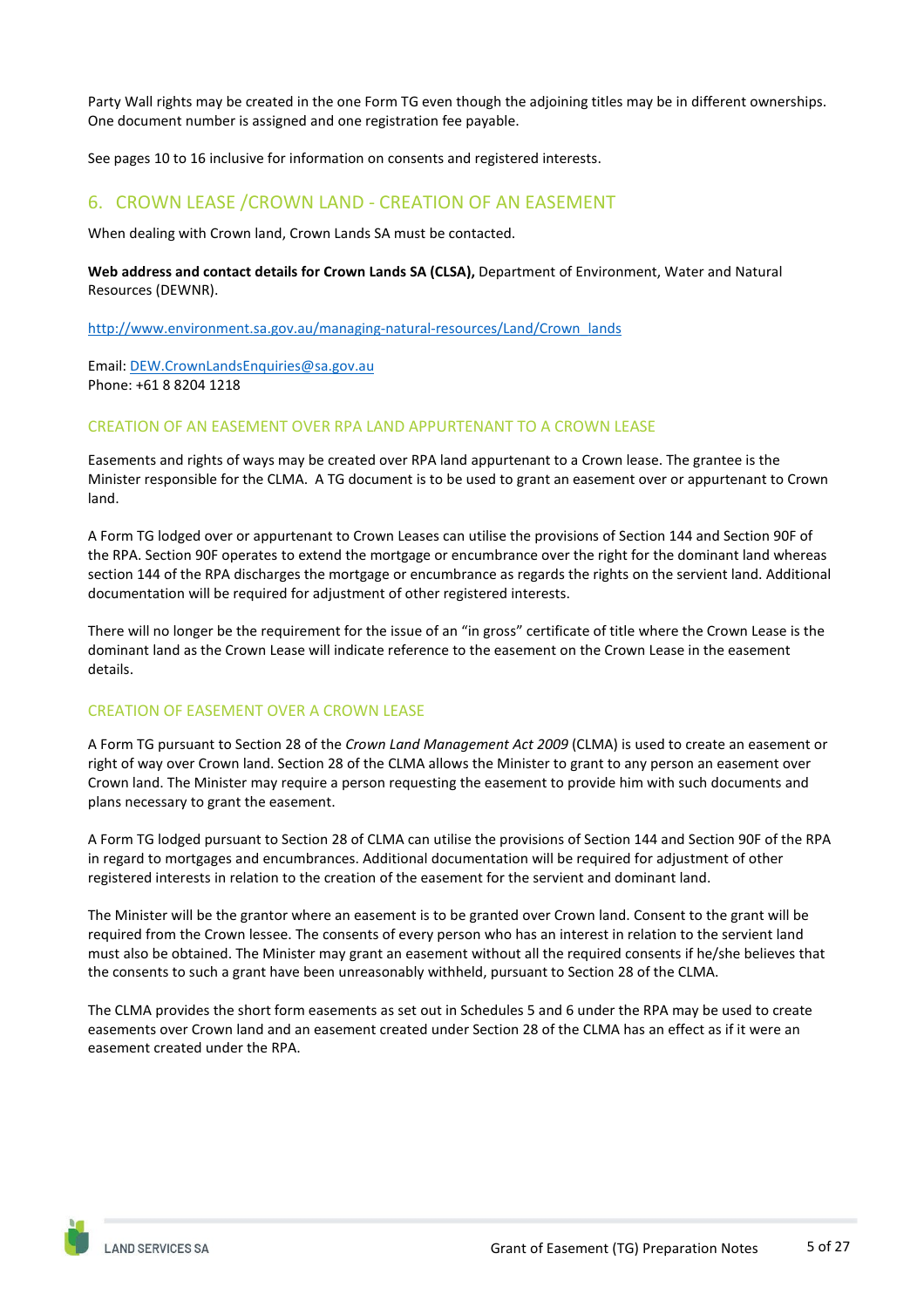### <span id="page-6-0"></span>CREATION OF EASEMENT OVER OR APPURTENANT TO A CROWN RECORD

The Minister will be the grantor where an easement is to be granted over Crown land. The Form TG should include consent from the custodian where a Crown Record is the servient or dominant land within the TG.

There will no longer be the requirement for the issue of an "in gross" certificate of title where the Crown record is the dominant land as the Crown record will indicate reference to the easement on the Crown record in the easement details.

Easements and rights of ways may be created over RPA land appurtenant to a Crown record. The grantee is the Minister responsible for the CLMA.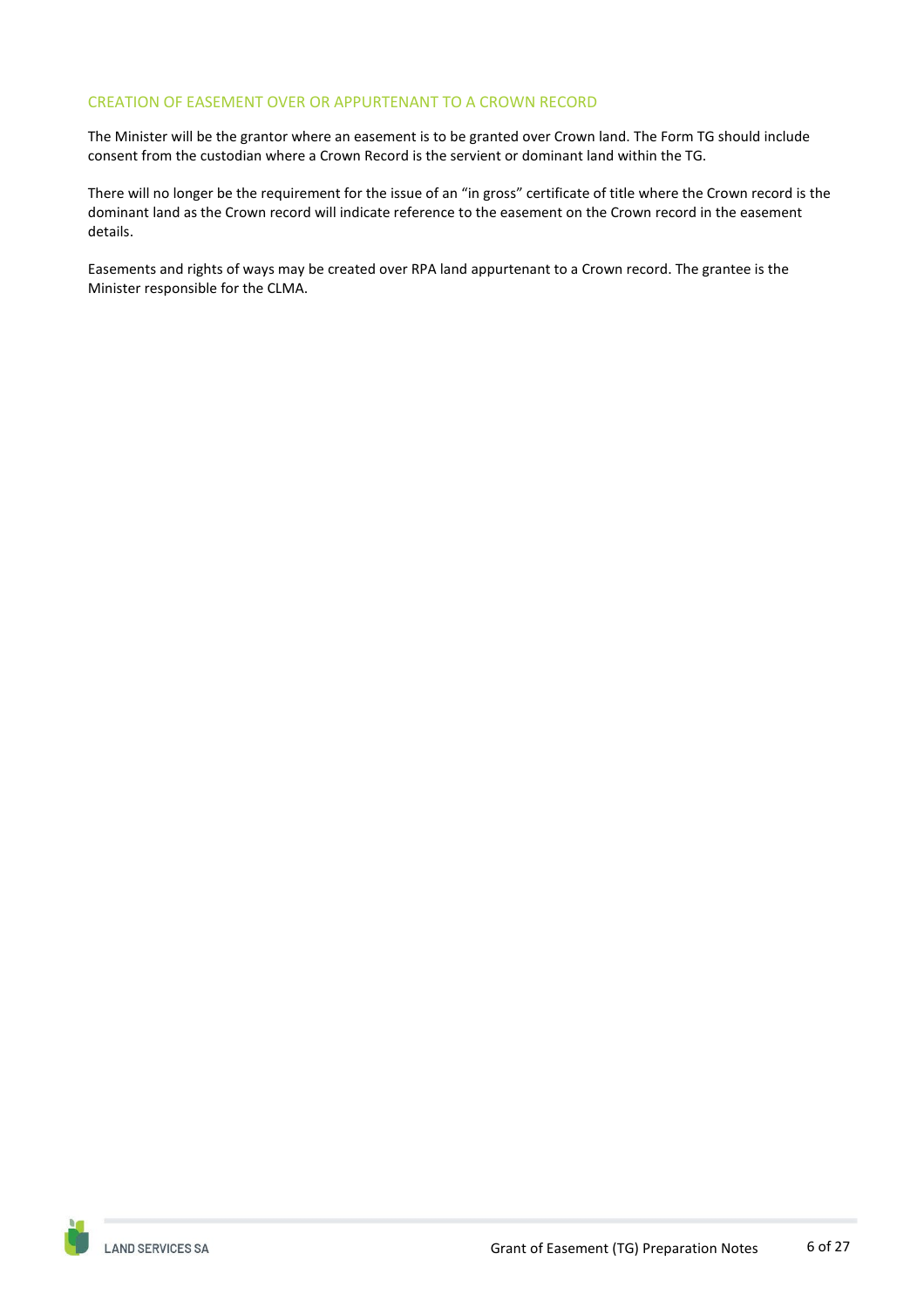# <span id="page-7-0"></span>PART 2

# <span id="page-7-1"></span>7. FORM TG PREPARATION (RPA) - EXPLANATION OF FORM

# <span id="page-7-2"></span>COVER SHEET

# <span id="page-7-3"></span>*Supporting documentation lodged with Application*

It is unlikely supporting documentation will be required to be lodged with a TG but when necessary insert reference to the supporting documentation.

# <span id="page-7-4"></span>*New Title Instructions*

New title instructions must be completed for all new titles to issue. Example of the required wording: -

- 1. "CT 5234/345 together with the easement herein"
- 2. "CT 6754/123 subject to the within easement"

### **OR**

- 1. "Easement in Gross"
- 2. "Balance CT 6543/143 subject to the within easement"

### <span id="page-7-5"></span>*Stamp Duty*

<span id="page-7-6"></span>Every Form TG must be assessed for stamp duty.

### PAGE No. 1

Land Description

Insert only the reference to the certificate of title for the land being made subject to the grant.

e.g. "Whole of the land in CT 5672/123"

Note: The particular rights being created and the precise definition of the land to be affected will be set out (together with a reference to the appurtenant land) as part of the operative clause on Page 2 of the Form TG.

# <span id="page-7-7"></span>*Estate & Interest*

If the easement is being granted over RPA land insert fee simple, if over Crown land insert Crown land or if over a lease insert as lessee.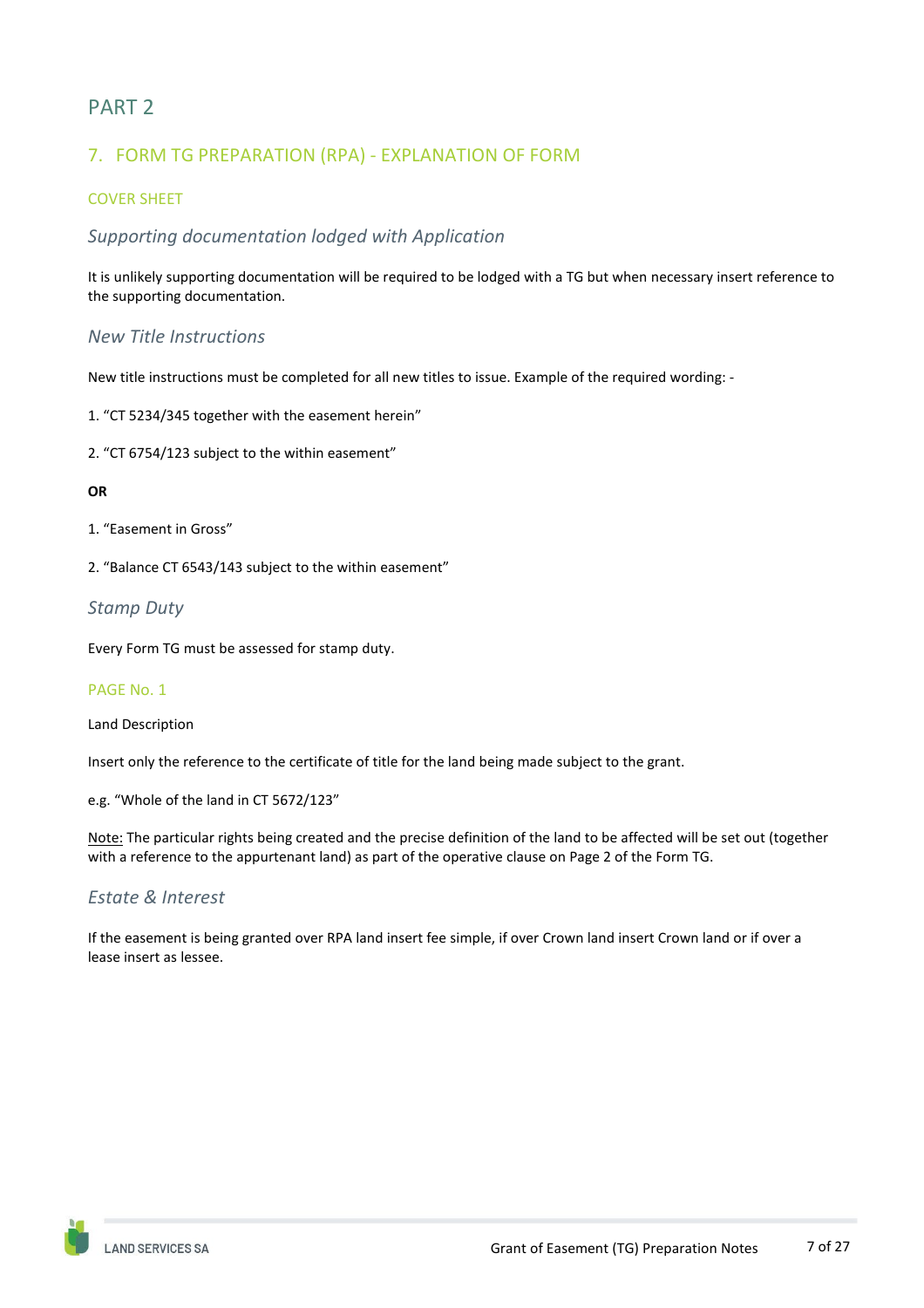# <span id="page-8-0"></span>*Grantor*

Insert the grantor's full name (including their ACN/ABN if a company) and address

If the grantor(s) name has altered from that registered on their title, an application amending their name should precede the Form TG. In situations where the Application to Note Change of Name has been lodged after the Form TG then a tie-up of names is required e.g. *[new name] of [address] being registered on CT 5001/1 as [old name] which name has changed as is evidenced by Application to Note Change of Name dated…… and lodged contemporaneously herewith.*

The grantor and grantee may be the same party and more than one easement or right of way can be created in the one Form TG document.

# <span id="page-8-1"></span>*Consideration*

Amounts must be expressed in words and figures e.g. "Five thousand dollars (\$5000.00)"

### <span id="page-8-2"></span>*Grantee*

Insert the grantee's full name (including their ACB/ABN if a company), address and mode of holding.

The appurtenant certificate of title must be stated e.g.

"Henry Albert Smith of 1 Adelaide Road Adelaide SA 5000 and being the registered proprietor of CT 5555/123"

If the grantee(s) name has altered from that registered on their title, an application amending their name should precede the Form TG. In situations where the Application to Note Change of Name has been lodged after the Form TG then tie-up of names is required e.g*. [new name] of [address] being registered on CT 5001/1 as [old name] which name has changed as is evidenced by Application to Note Change of Name dated…… and lodged contemporaneously herewith.*

### <span id="page-8-3"></span>PAGE No. 2

# <span id="page-8-4"></span>*Description of the Easement*

Easements and rights of way may be Short or Long Form. Short Form easements and rights of way are set out in full in the 6th and 5th Schedules respectively of the RPA and are created as if set out in full. Section 89 and 89A of the RPA provide where any short form is used in any instrument it shall mean the words set out in the Schedule, as if set out in full.

In most cases the easement will be over portion of the land in a certificate of title in which case the easement must be defined in a plan filed or deposited by the Registrar-General or in a certificate of title. Reference must be made to the identifier in a plan or title in the easement description i.e.

"An easement for water supply purposes over portion of Allotment 6 marked C on FX45321 and being portion of the land above described"

### **OR**

"An easement for the transmission of electricity by underground cable over the land marked C on D89567 being portion of the land in Certificate of Title Volume 6016 Folio 191"

In the case of easements being granted over several servient titles where each may be appurtenant to a different dominant title the use of "FIRST" "SECONDLY" etc. should be adopted.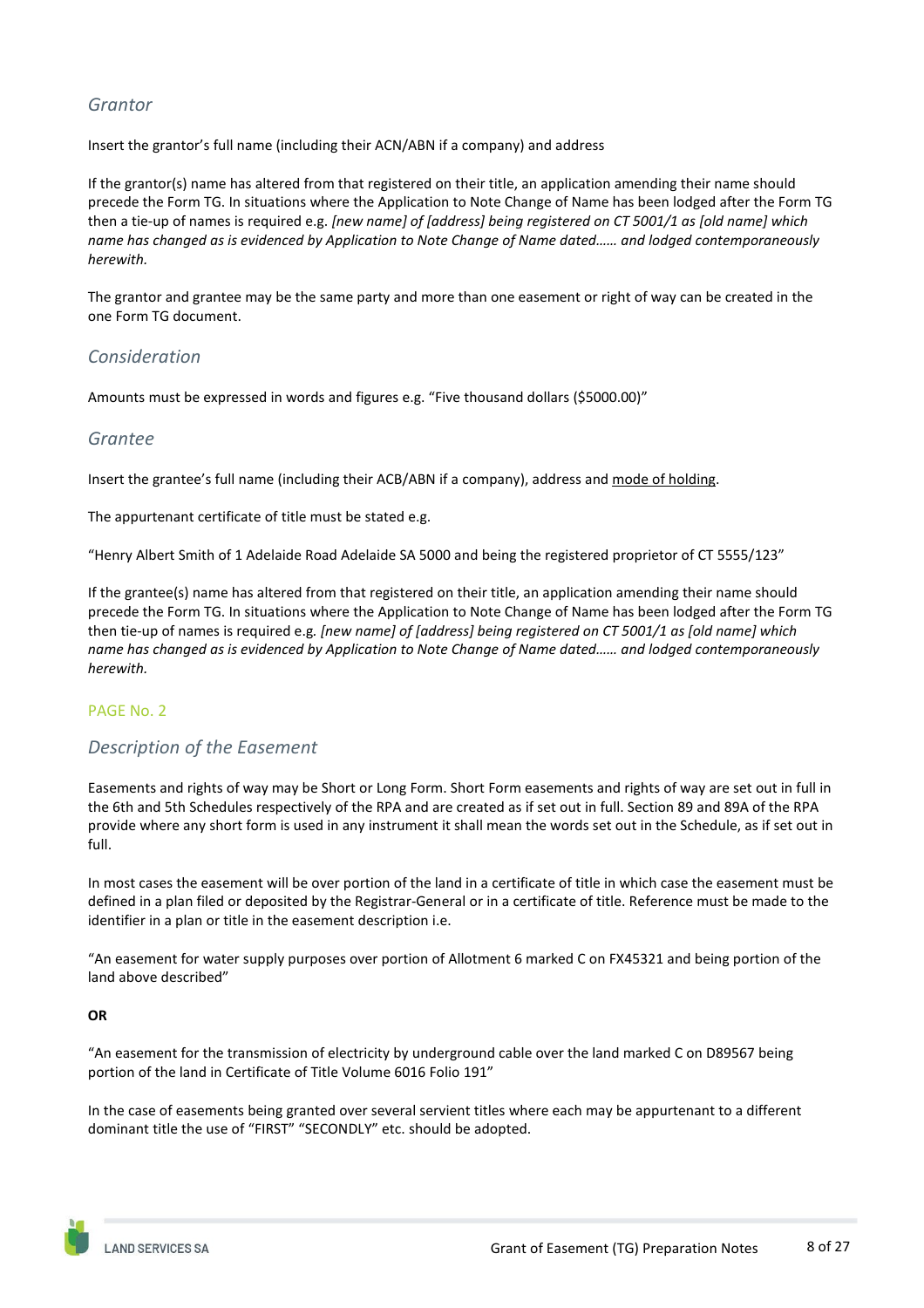# <span id="page-9-0"></span>*Short Form Easements and Rights of Way*

The following are Short Form Easements in the 6th Schedule of the Real Property Act 1886:

- an easement for water supply purposes
- an easement for sewerage purposes
- an easement for drainage purposes
- an easement for gas supply purposes
- an easement for the transmission of electricity by overhead cable
- an easement for the transmission of electricity by underground cable
- an easement for the transmission of television signals by underground cable
- an easement for the transmission of telecommunication signals by underground cable
- an easement for the transmission of telecommunication signals by overhead cable
- party wall rights
- an easement for eaves and gutters
- an easement for support
- an easement to park a vehicle
- a right of way on foot

# <span id="page-9-1"></span>*Long Form Easements and Rights of Way*

Any easement or right of way, which does not conform to the wording in the 5th and 6th Schedules, is considered to be a long form easement or right of way and must be set out in full. As the plan annotation only shows the general purpose of the long form easement, it must be fully described in the Form TG.

To create long form wording, the description of various easements set out in the 5th or 6th Schedules may be adapted as a base incorporating additional wording to suit the particular easement or right of way that is being created. The type and content of the easement should be discussed in detail with the relevant parties before the document is prepared, executed and lodged. Note also that every easement should have an access component.

The unique identifier on a plan or title for the easement over the servient land must be included in the description.

# <span id="page-9-2"></span>*Easements with Limitations*

Short Form easements (including free and unrestricted rights of way) may be limited in height. It is considered that if a free and unrestricted right of way is limited in height then the quantum of the right is still free and unrestricted in use but limited in height.

The Filed Plan depicting the proposed free and unrestricted right of way with limitations should define the height limitation. To avoid any ambiguity the TG document should also make reference to the limitation e.g. "A free and unrestricted right of way over portion of Allotment 6 marked C limited in height as shown on FX45321 being portion of the land above described".

Where Long Form easements are limited in time i.e. may only be used between certain hours, the grant document should clearly specify the hours of use.

The expiry date of an easement of limited duration must be included in the easement description on the Form TG.

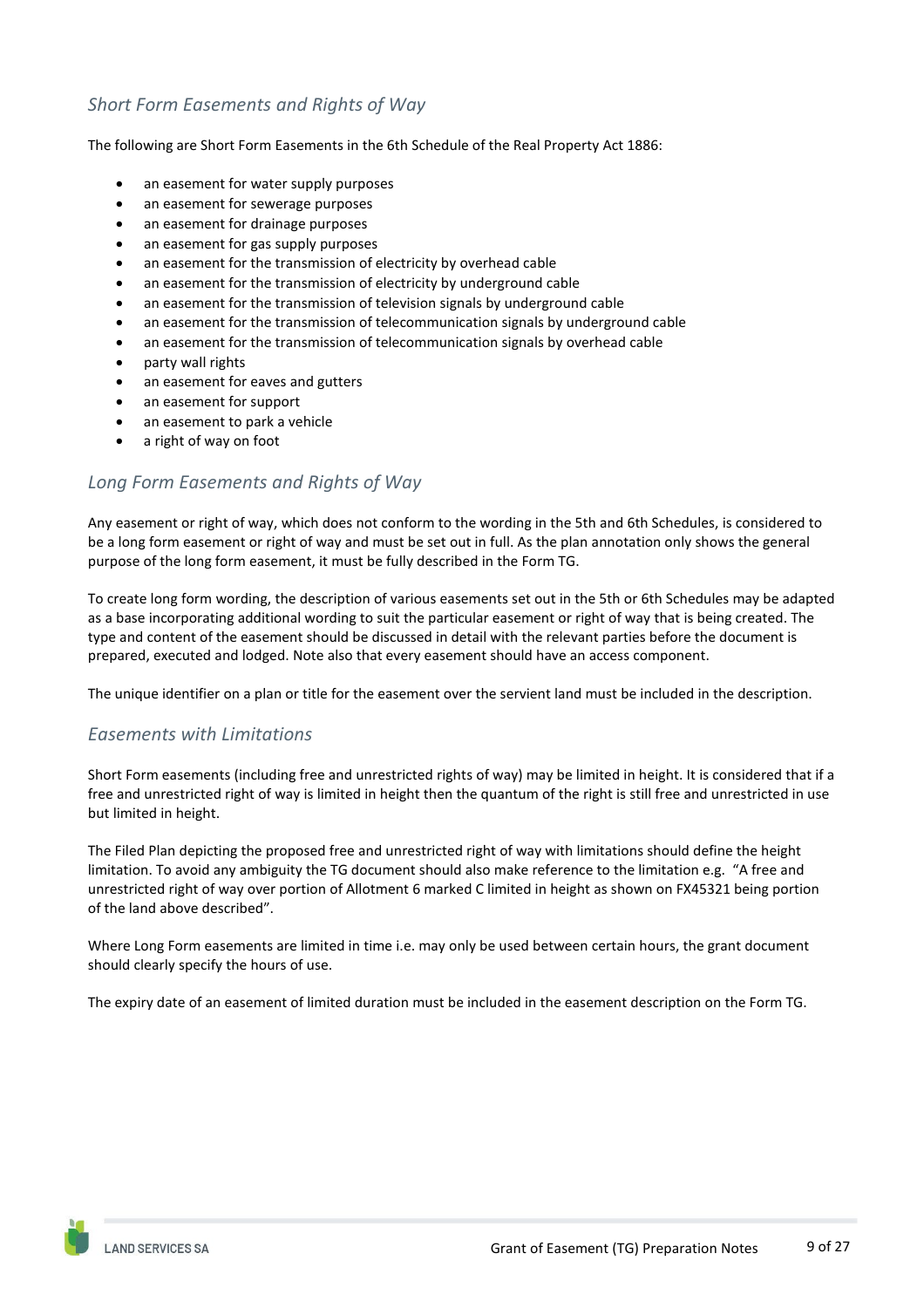# <span id="page-10-0"></span>*Creation of Party Walls* – SEE APPENDIX 'A' EXAMPLE OF COMPLETED TG

Generally party wall rights are created as a short form easement and are taken to be as set forth in the Sixth Schedule of the RPA; however, they can be created in Long Form if required.

One Form TG is required where the adjoining titles are in the same ownership and where the adjoining titles are in different ownerships one Form TG may be prepared using "FIRST" "SECONDLY". See completed TG example Appendix A. Where the grantor and grantee are the same party they should execute separately as the grantor and as the grantee.

If the servient and dominant land are subject to the same encumbrance/mortgage number, there is no requirement for the encumbrancee or mortgagee to consent.

Where the titles are subject to different encumbrances/mortgages, even if both titles are in the same ownership, the interest(s) is to be adjusted using the consent form within the Form TG.

### <span id="page-10-1"></span>*Easement in Gross* – SEE APPENDIX B EXAMPLE OF COMPLETED TG

An easement in gross is an "easement" not appurtenant to land. Easement in gross titles can be granted to Statutory Authorities e.g. Distribution Lessor Corporation, Local Council, South Australia Water Corporation, the Crown (including a Minister of the Crown, an agent or an instrumentality of the Crown).

Section 41A of the *Law of Property Act 1936* (LPA) enables a body to be declared as a section 41A body so as an easement in gross can be created in their favour without appurtenant land.

**NOTE:** The Office of the Registrar-General can be contacted in relation to creating a new section 41A body via [AGD.RegistrarGeneral@sa.gov.au.](mailto:AGD.RegistrarGeneral@sa.gov.au)

Easement in gross parties may also gain their authority through legislation. Examples of such legislation include the *Petroleum and Geothermal Energy Act 2000, Electricity Corporations (Restructuring and Disposal) Act 1999 and the Natural Gas Authority Act 1967.*

### <span id="page-10-2"></span>*Appurtenance*

Where the easement is to be held appurtenant to land, it should be accurately described, with reference to the dominant certificate of title or parcel e.g.

"Whole of the land in CT 5561/37"

**OR**

"Allotment 12 in D85678 being portion of the land in CT 5600/57"

**OR**

"Portion of Allotment 10 marked Y on FX56894 being portion of the land in CT 5500/234"

Where the easements being granted are over several servient titles (in the same ownership), and each is to be appurtenant to a different dominant title the use of "FIRST" "SECONDLY" etc. must be adopted.

"FIRST: Allotment 12 in D85678 being the whole of the land in CT 5600/57"

"SECONDLY: Allotment 13 in D85678 being the whole of the land in CT 5600/58"

When easements are to be held appurtenant to an authority and not land show "in gross".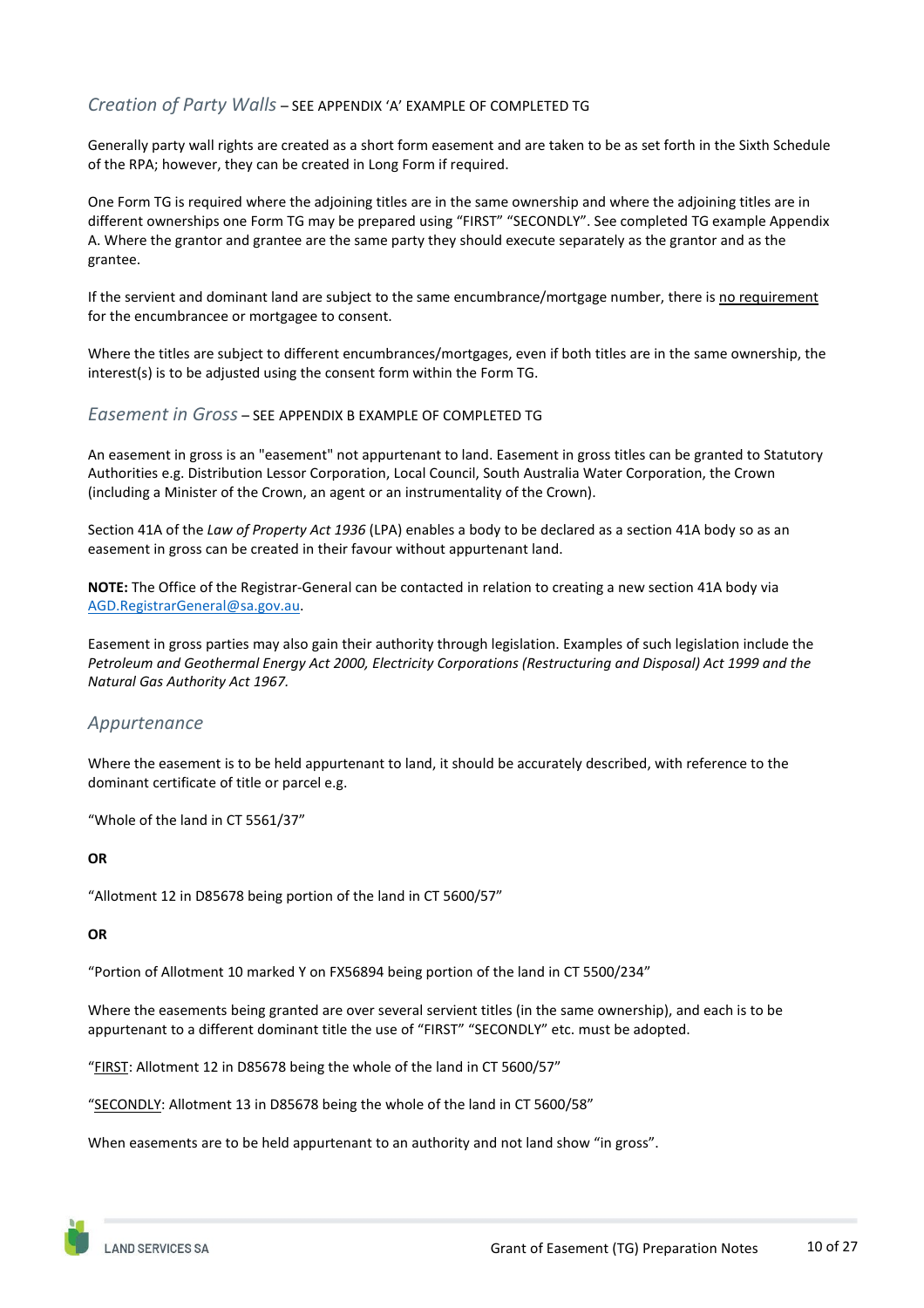# <span id="page-11-0"></span>*Easement Covenants*

Covenants are considered binding on the original parties providing they are separate parties (i.e. grantor and grantee not the same party) but they may not be binding on successors in title.

Covenants should not be included when granting easements without legal advice. If covenants are to be included, they should not form part of the easement recital but can be set out separately on a B1 Annexure. The easement/right of way should be set out as a long form easement or right of way.

It may be prudent for the parties to the covenants to initial each page of the B1 Annexure.

Example for the recital of covenants:

"A and B, the parties to the easement hereby covenant as follows…." (set out the terms and conditions of the easement)

### **OR**

"It is hereby covenanted to and agreed between the grantor and the grantee that….." (set out the terms and conditions of the easement)

### <span id="page-11-1"></span>CERTIFICATION PAGE OF THE FORM TG

# <span id="page-11-2"></span>*Client Authorisation*

A grant of easement is effectively a transfer under section 96 of the *Real Property Act 1886* and is therefore a document where both parties require to be represented and client authorisations required.

# <span id="page-11-3"></span>*Certifications*

When executing a TG pursuant to a Client Authorisation, practitioners will need to fully comply with the new legislative requirements and give certifications regarding:

- Verification of Identity;
- Client Authorisation;
- Evidence retention; and
- Correctness and compliance of the dealing with relevant legislation and any prescribed requirements.

### <span id="page-11-4"></span>FORM TG CONSENT FORM

### <span id="page-11-5"></span>*General Information*

The RPA was amended in 2009 to allow for a mortgagee or encumbrancee, pursuant to Sections 90F and 144 of the RPA to consent to a grant of an easement within the Form TG for the relevant interest to be extended or discharged over the easement without the need for additional documentation. This legislation applies only to mortgages and encumbrances. Leases, statutory encumbrances and caveats must be dealt with by the lodgement of separate documentation if they are required to be adjusted as result of the creation of the easement. These interests are dealt with later under the heading of "OTHER REGISTERED INTERESTS".

Prior to the 2009 amendment, a separate partial discharge(s) of a mortgage or encumbrance (as regards the "rights and liberties") had to precede the Form TG and a collateral mortgage or encumbrance had to follow the Form TG. Unless the mortgage or encumbrance is extended to cover the easement or right of way the mortgage or encumbrance is considered to be only over portion of the land in the title and if a registered proprietor defaults on the encumbrance or mortgage the mortgagee or encumbrancee may not be able to exercise their power of sale.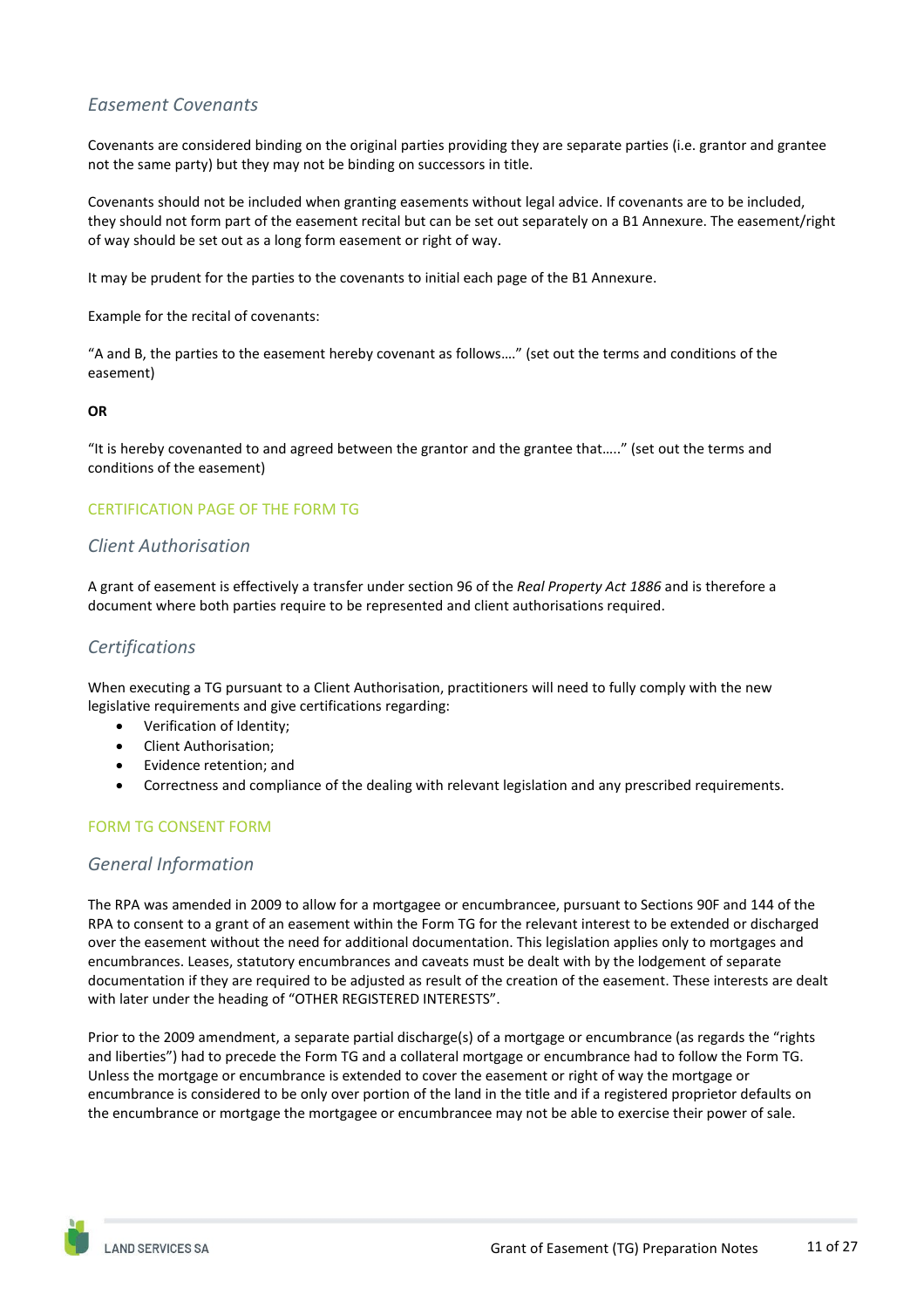The practice of lodging a partial discharge(s) of an encumbrance or mortgage as regards the "rights and liberties" and a collateral mortgage or encumbrance is acceptable but the preferred and simpler option is for the mortgagee or encumbrancee to complete a consent form in the Form TG. Using the Form TG Consent Form will simplify the information on the new title(s) to issue and alleviate the requirement of temporary withdrawals when the PM, TG & M have been lodged out of order.

A separate Consent Form must be completed for each different mortgagee or encumbrancee.

Where both the dominant and servient land are subject to the same mortgage or encumbrance (i.e. they must be the same numbered document e.g. "M 56432782") there is no requirement for the mortgagee or encumbrancee to complete a consent form.

Where the name of the mortgagee or encumbrancee has changed and is not an automatic change of name (e.g. by Statute), the appropriate change/correction of name application should precede the Form TG. In situations where the Application to Note Change of Name has been lodged after the Form TG then a tie-up of names is required e.g. *[new name] of [address] being registered on CT 5001/1 as [old name] which name has changed as is evidenced by Application to Note Change of Name dated…… and lodged contemporaneously herewith.* In an automatic name change where a change of name application is not required, "tie-up" wording must be included. Some financial institutions do this using a stamp in their execution.

Where a company, has gone bankrupt and ceases to exist (defunct) or are deregistered, contact the Australian Securities & Investment Commission (ASIC). In most cases ASIC will consent on behalf of the company.

<http://www.asic.gov.au/asic/ASIC.NSF/byHeadline/Deregistered%20companies>

### <span id="page-12-0"></span>Completing the Consent Form

# <span id="page-12-1"></span>*Consenting Party*

Show consenting party's full name, (including their ACN/ABN if a company) and their address e.g. "Adelaide Bank Pty Ltd ACN 523456798 of 100 Adelaide Road Adelaide SA 5000"

Where the name of the mortgagee or encumbrancee has changed and is not an automatic change of name (e.g. by Statute), the appropriate change/correction of name application should precede the Form TG.

# <span id="page-12-2"></span>*Nature of Estate or Interest Held*

State the nature of estate or interest held e.g.: "As Mortgagee or Encumbrancee"

# <span id="page-12-3"></span>*Consent to the Discharge or Extension*

Where a mortgage or encumbrance is being discharged over the easement in statement "(1)", cross through the inapplicable and insert number of interest being discharged. Delete the whole of statement "(2)", if inapplicable.

Where a mortgage or encumbrance is being extended over the easement in statement "(2)", cross through the inapplicable and insert number of interest being extended. Delete the whole of statement "(1)", if inapplicable.

Below is an example where the servient land is subject to Mortgage 11179643 and the mortgage is being partially discharged over the easement: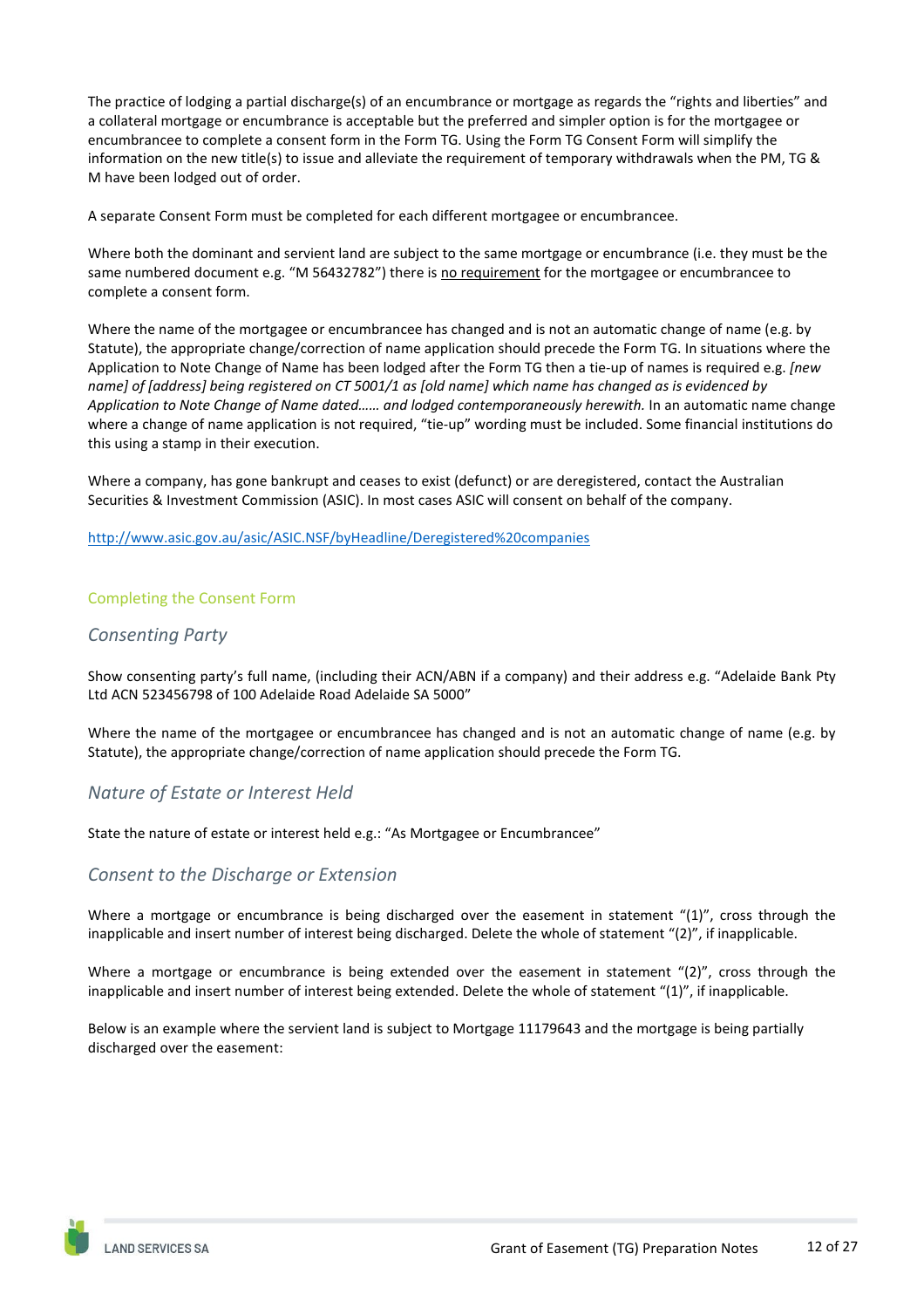**I/**We the consenting party consent to the

- (1)\* discharge of \*Encumbrance / \*Mortgage **11179643** over the easement being Granted pursuant to Section 144 of the Real Property Act 1886.
- $(2)$ \* granting of the easement subject to \*Encumbrance / \*Mortgage.
	- pursuant to Section 90F of the Real Property Act 1886.
- **\*** Delete the inapplicable

The following example is where the dominant land is subject to Encumbrance 99866543 and the encumbrance is being extended over the easement:

| $(1)^*$   | discharge of *Encumbrance / *Mortgage over the easement being granted pursuant to                                                               |
|-----------|-------------------------------------------------------------------------------------------------------------------------------------------------|
|           | Section 144 of the Real Property Act 1886.                                                                                                      |
| $(2)^{*}$ | granting of the easement subject to *Encumbrance $\mu^*$ <del>Mortgage 99866543</del> pursuant to Section 90F<br>of the Real Property Act 1886. |

# <span id="page-13-0"></span>*Consent Execution*

Must be dated and executed by the consenting party.

If the party executing the consent is a natural person who is signing in his or her own right, he or she must sign their usual signature in the place indicated on the form in front of an independent witness. A different form of execution is required where a person is not signing in his or her own right i.e. he or she is signing as attorney for the applicant(s). For the recommended form Refer to Notice to Lodging Parties No.123 "Execution under a Power of Attorney". If the party executing is a body corporate, its execution must conform to any prescribed formalities. Notice to Lodging Parties Nos. 110,121,139 and 163 provide information on execution by a corporation.

Section 267 of the Real Property Act 1886 (RPA) requires that the witness must be aged 18 years or over and must know the party personally or have satisfied him or herself as to their identity. The witness cannot be a party to the instrument. The witness must sign his or her name and print his or her full name, address and business hours telephone number legibly beneath his or her signature.

Pursuant to Section 268 of the RPA, a witness is guilty of an offence if he or she does not know the person executing the instrument personally and has no reasonable ground on which to be satisfied as to the person's identity OR knows or has reasonable grounds for suspecting that the person signing the instrument is not a party to the instrument or does not have the authority to sign on behalf of the party. Maximum Penalty - \$5 000 or 1-year imprisonment.

# <span id="page-13-1"></span>8. OTHER REGISTERED INTERESTS

### <span id="page-13-2"></span>CAVEATS (X)

All caveats registered over servient land must be looked at to determine if it is permissive or absolute as it may prevent the registration of the Form TG.

If the servient land is subject to a caveat over the land the easement is being granted, then a partial withdrawal as regards the rights and liberties must be lodged and precede the Form TG or the caveat will remain over the dominant easement. An example of the wording in the land description for the partial withdrawal document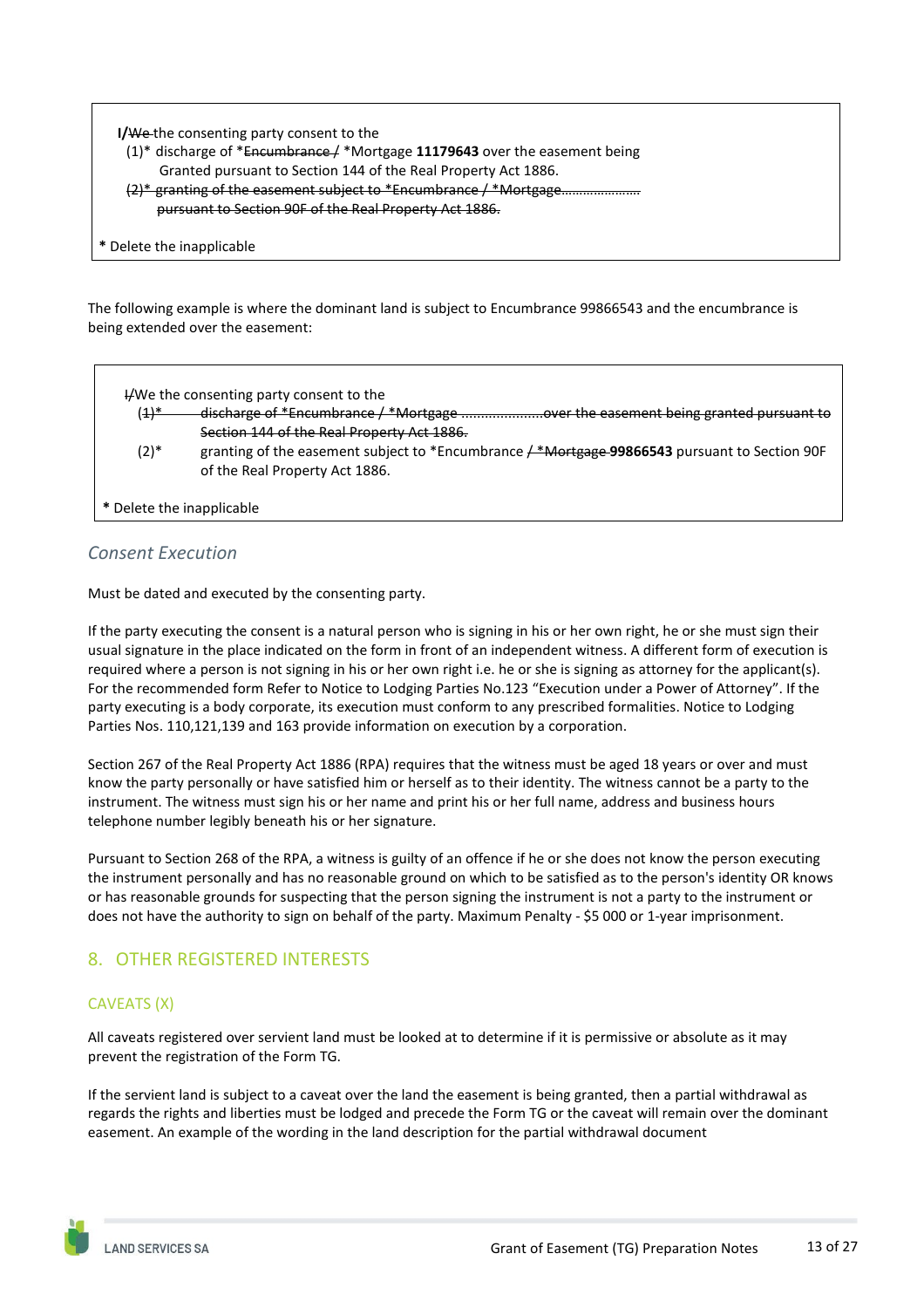*"The rights and liberties to be created in the subsequent dealing(s) in series and being portion of the land in CT 6011/111"* 

If the dominant land is subject to a caveat the caveat must be checked to ensure there is no effect on the creation of the easement, irrespective of the caveat being absolute or permissive. The caveat is to be carried forward as being "over portion" as the dominant easement or right of way will not be subject to the caveat.

### <span id="page-14-0"></span>**CHARGES**

There are various types of charges pursuant to different legislation including the *Community Housing Providers (National Law) (South Australia) Act 2013, Local Government Act 1999, Land Tax Act 1936, Stamp Duties Act 1923, Enforcement of Judgement Act 1991 or Bankruptcy Act 1966 (Commonwealth).*

Charges pursuant to the community housing legislation over servient or dominant titles are discharged or extended over the easement or right of way by obtaining the consent on a "Form B1" of the South Australian Housing Trust and using the provisions of the *Community Housing Providers (National Law) (South Australia) Act 2013*. The consent of the chargee automatically discharges or extends the charge without lodging additional documentation to cover the easement.

NOTE: Where a Form TG is lodged over land subject to a charge other than the community housing charges, legal advice may be required.

### <span id="page-14-1"></span>COVENANTS (C) under the SOUTH AUSTRALIA HOUSING TRUST

Section 21A of the South Australian Housing Trust Act 1995 allows the South Australian Housing Trust to apply to the Registrar-General to register a covenant on the relevant title. Once the covenant is registered it is binding on subsequent owners, despite any other Act or law.

Where an easement is to be created over land subject to a covenant, the land is to be discharged as regards the easement. If the covenant is not discharged it must be carried forward onto the new title that issues for the easement. The discharge of the covenant document as regards the easement must precede the Form TG. A "Form A3" is used and an example of the wording in the land description.

*"The rights and liberties to be created in the subsequent dealing(s) in series and being portion of the land in CT 9011/111"* 

An example of the wording in the "SPECIFY NATURE OF APPLICATION" is: *"The applicant applies pursuant to section 21A of the South Australian Housing Trust Act 1995 to discharge Covenant 31155544 registered on the land described above"*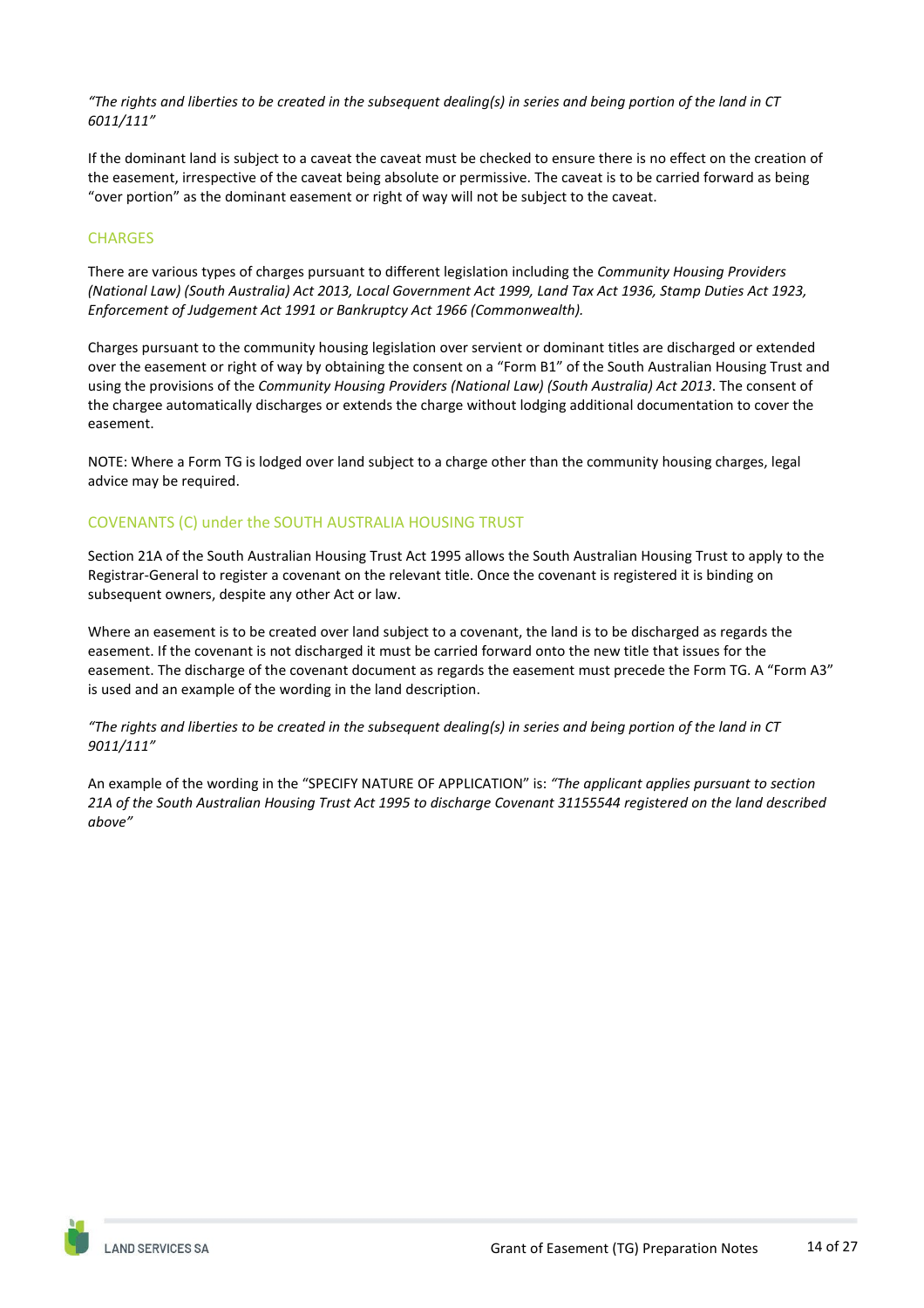### <span id="page-15-0"></span>LAND MANAGEMENT AGREEMENTS (AG), HERITAGE AGREEMENTS (AH) and other Agreements (AG)

When the servient land is subject to an agreement and the agreement is to be rescinded over the easement or right of way it must be done by separate documentation and should precede the Form TG. A Form A3 with a prefix RA or TH is used to partially rescind the land management agreement or a heritage agreement respectively. The form of other types of agreements will depend on the legislation for that particular agreement.

An example of the wording in the land description of the rescinding document is: *"The rights and liberties to be created in the subsequent dealing(s) in series and being portion of the land in CT 6011/111"*

An example of the wording in the "SPECIFY NATURE OF APPLICATION" is: "The Applicant hereby applies to rescind Land Management Agreement No……. dated ……… on the certificate of title for the land above described"

A rescission need not be prepared if the proprietor of the easement or right of way agrees that the right can be subject to the agreement.

### <span id="page-15-1"></span>LEASES

# <span id="page-15-2"></span>*Lease (L) Endorsement on the Servient Land*

Where the title for the servient land discloses a lease, the lease must be carefully checked. Ascertain if the document is disclosed as a lease of an easement or right of way (generally prefixed GU). If so, these endorsements have no effect as they are an easement for limited duration. If a lease of the land is over the whole of the land it will need to be partially surrendered as regards the right.

If the lease is over portion of the land the position of the lease for occupation must be ascertained relative to the easement being granted. If the leased area is determined to be outside the area that the easement being created lies, then the lease has no effect as regards the easement being granted.

A lease may be fixed by monument and the easement to be granted is generally fixed by data. As such, it may not be possible to ascertain if the leased area lies within the easement area. In these circumstances a letter signed by a licensed land surveyor will be required to clarify the matter and attached to the Form TG. Alternatively, the easement plan could disclose a relevant annotation note e.g. "Shop A in GRO 124/2006 lies outside of proposed easement B"

Where the servient land is subject to a lease that will be affected by a grant of easement i.e. over the leased area, a separate partial surrender of the lease as regards the "rights and liberties" being granted will need to be lodged and must precede the Form TG. Example wording for the surrender document land description. *"The rights and liberties to be created in the subsequent dealing(s) in series and being portion of the land in CT 6011/111"*

Where the name of the lessee has changed and is not an automatic change of name (e.g. by statute), the appropriate change/correction of name application should precede the partial surrender document and the Form TG.

Any registered interests over the lease such as a mortgage of the lease must consent within the surrender document. It is also a requirement of the RPA for the mortgagee or encumbrancee of the fee simple to consent to a surrender of a lease.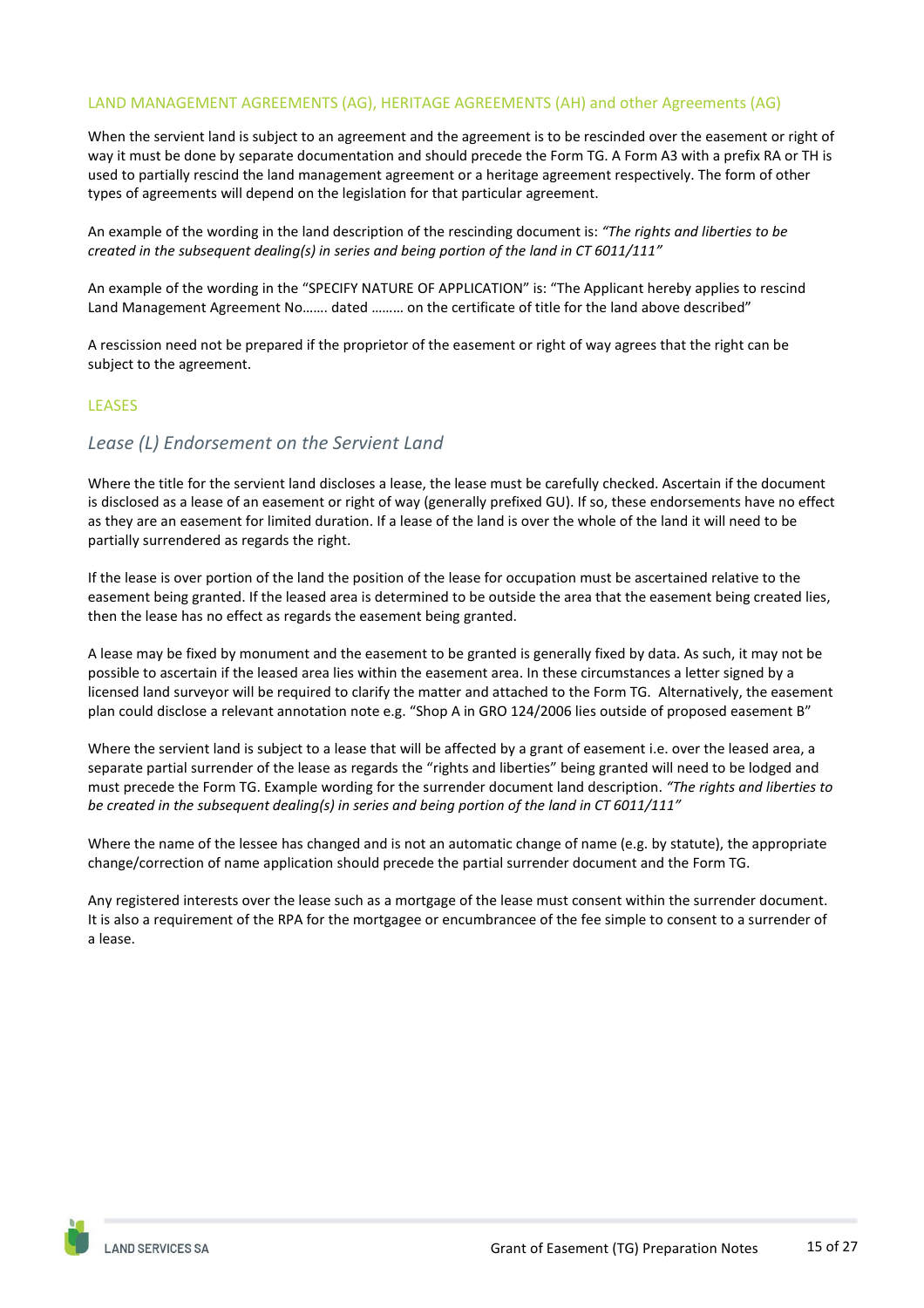# <span id="page-16-0"></span>*Underlease (UL) Endorsement on the Servient Land*

As mentioned above, if the grant of easement is over the leased area a separate partial surrender of the lease as regards the "rights and liberties" being granted will need to be lodged and must precede the Form TG. Where there is also an underlease the position of the underlease must be ascertained relative to the easement being granted. If the underleased area is determined to be outside the area that the easement being granted lies, then the underleasee is not required to consent to the surrender. Alternatively, if the underleased area is determined to be within the area that the easement being granted lies, then a partial surrender of the underlease is required.

Where the name of the underleasee has changed and is not an automatic change of name (e.g. by statute), the appropriate change/correction of name application should precede the partial surrender and Form TG.

Generally, any registered interests over the underlease such as a mortgage of the underlease must consent within the surrender document.

# <span id="page-16-1"></span>*Lease (L) Endorsement on the Dominant Land*

Consideration should be given to each situation on case by case basis. For example, if an existing lease covers the whole of the land in a title prior to the grant of easement then the new dominant title that issues from the grant of easement will disclose the lease "of portion" i.e. the lease now covers all the land in the new title to issue but not the easement annexed thereto. Where the lessee requires their lease to cover the new easement now annexed to the land a separate TG between the servient land owner and the lessee may be lodged so as the right is appurtenant to the registered lease. Alternatively, the lease may be fully surrendered after the registration of the grant of easement and a new lease lodged to cover all of the land in the resultant dominant title.

# <span id="page-16-2"></span>*Open Space*

When an easement is to be created over land subject to Open Space, an approval must be obtained from the Development Assessment Commission (DAC). Applications are made to the Principal Planner, Development Assessment Branch. The title will have a note to indicate it is subject to an open space system in the schedule of endorsements. A copy of the letter from DAC, confirming there are no objections should be attached to the Form TG.

Where an easement is being created over land subject to Open Space, the dominant title will issue subject to the Open Space.

# <span id="page-16-3"></span>*Order of Court (CO)(CO2)(OC)(OC2)*

If preparing a Form TG to create an easement or right of way over land subject to an Order of Court, the Order of Court should be viewed to determine the effect on creation of the easement. It is suggested legal advice may need to be sought as the easement and/or right of way may not be able to be created.

# <span id="page-16-4"></span>*Retirement Villages (AR)*

There is no requirement to cancel a Retirement Villages Application noted on a title where an easement is to be granted as it is purely a notice to show the usage of the land. The easement to be granted will not be subject to the Retirement Village Application.

# <span id="page-16-5"></span>*Warrants Of Sale (WS)*

A Warrant of Sale acts as a caveat for six months from the date of its receipt by the Registrar-General. An extension of that period may be granted by the court. After this period the warrant will not prevent the Registrar-General from registering any transactions. If a transfer pursuant to the warrant is not presented for registration, and six months have expired a Form TG may be lodged.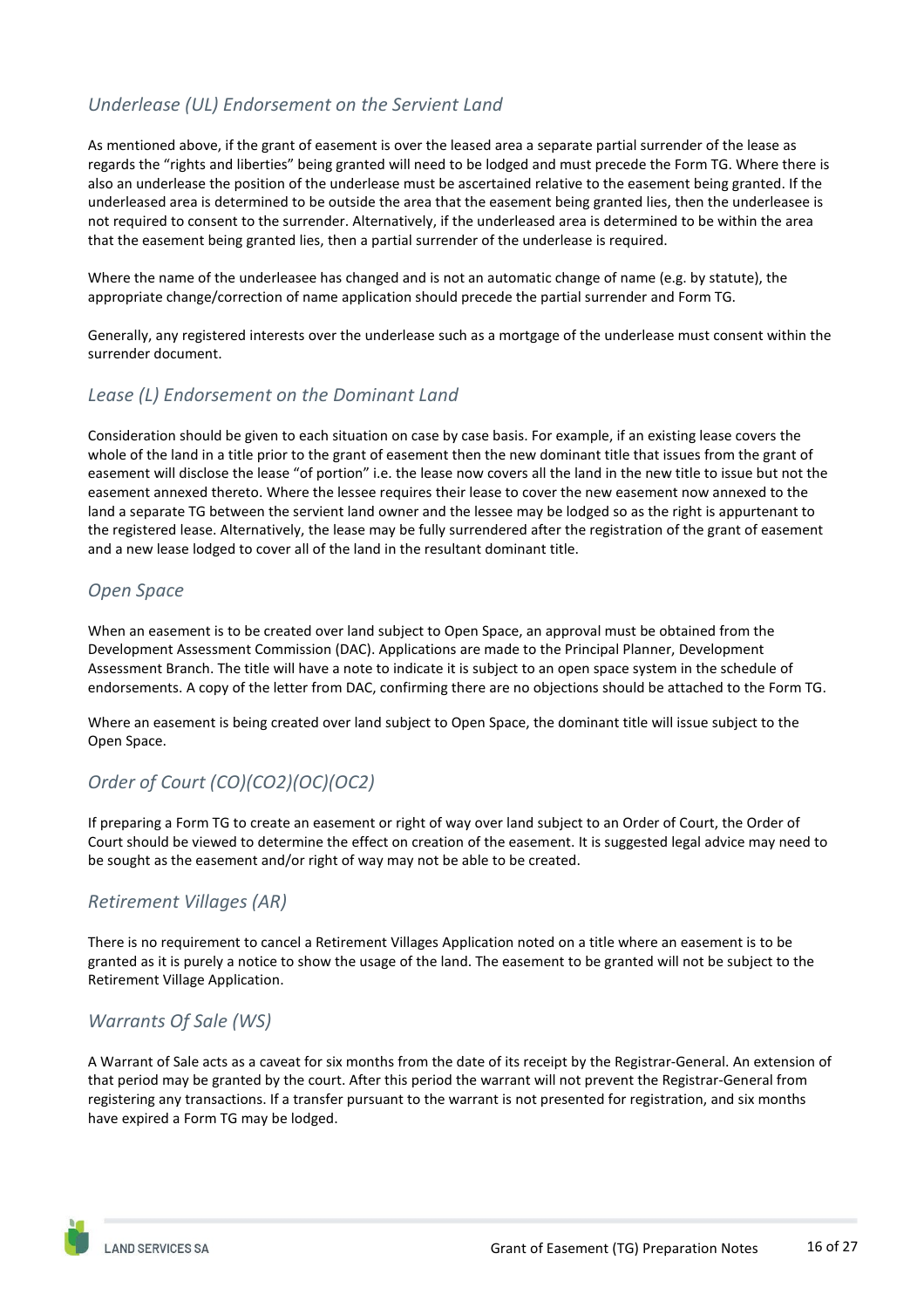# <span id="page-17-0"></span>*Liens (LN)*

A notice of lien lodged over RPA land forbids the registration of any dealing with the estate or interest unless it is made subject to the claim of the lienor.

Liens are similar to caveats in that the interest should be dealt with prior to the TG by way of a partial withdrawal of the rights and liberties being granted – see example under CAVEATS.

# <span id="page-17-1"></span>*Trust Grants*

Where an easement or right of way is being granted over land subject to a trust, investigation will need to be done to determine how the trust was created and under what legislation. If created pursuant to Crown lands legislation it may be possible by contacting Crown Lands SA (contact details under Crown land heading) for a removal of the trust by the lodgement of a waiver document.

For other trusts created pursuant to different legislation legal advice may be required on the process in removing the trust.

If the trust is to remain the Form TG must make reference to the trust. The dominant title will issue subject to the trust as regards the dominant easement or right of way. If the trust is over both the servient and dominant land the option is to investigate to determine if there is a requirement to remove the trust from the land or if to remain, the titles will re-issue subject to the trust.

# <span id="page-17-2"></span>9. PROFITS A' PRENDRE

A profit à prendre is a right that permits a person to take soil, minerals, naturally occurring produce or wild animals from the land of another. A right to go on to servient land, to cultivate it, produce some crop and remove it is generally outside the concept.

A profit à prendre may be created, appurtenant to land in a certificate of title (or a Crown lease) or in gross. Generally, it will be created under Section 96 in a Form TG and held in gross. One title will issue for the profit and a balance title for the servient land. The owner of the profit does not need to be a person who is capable of holding an easement in gross.

It may be granted to a natural person or a body corporate including companies, associations and government bodies. There may be more than one grantee who may hold as joint tenants, tenants in common or with no survivorship.

Where held appurtenant to land the new title will issue for the dominant land; *"together with a profit à prendre over the land marked …… (TG 11453678)".* The servient land title will issue *"subject to a profit à prendre over the land marked ……. (TG11453678)".*

The definition of an easement in the RPA includes a profit à prendre and any registered interests will need to be adjusted accordingly. A profit à prendre may be varied or extinguished in the same way as an easement. If an easement is to be created over land the subject of a profit, the easement will be subject to the profit unless other arrangements are made – legal advice may need to be sought.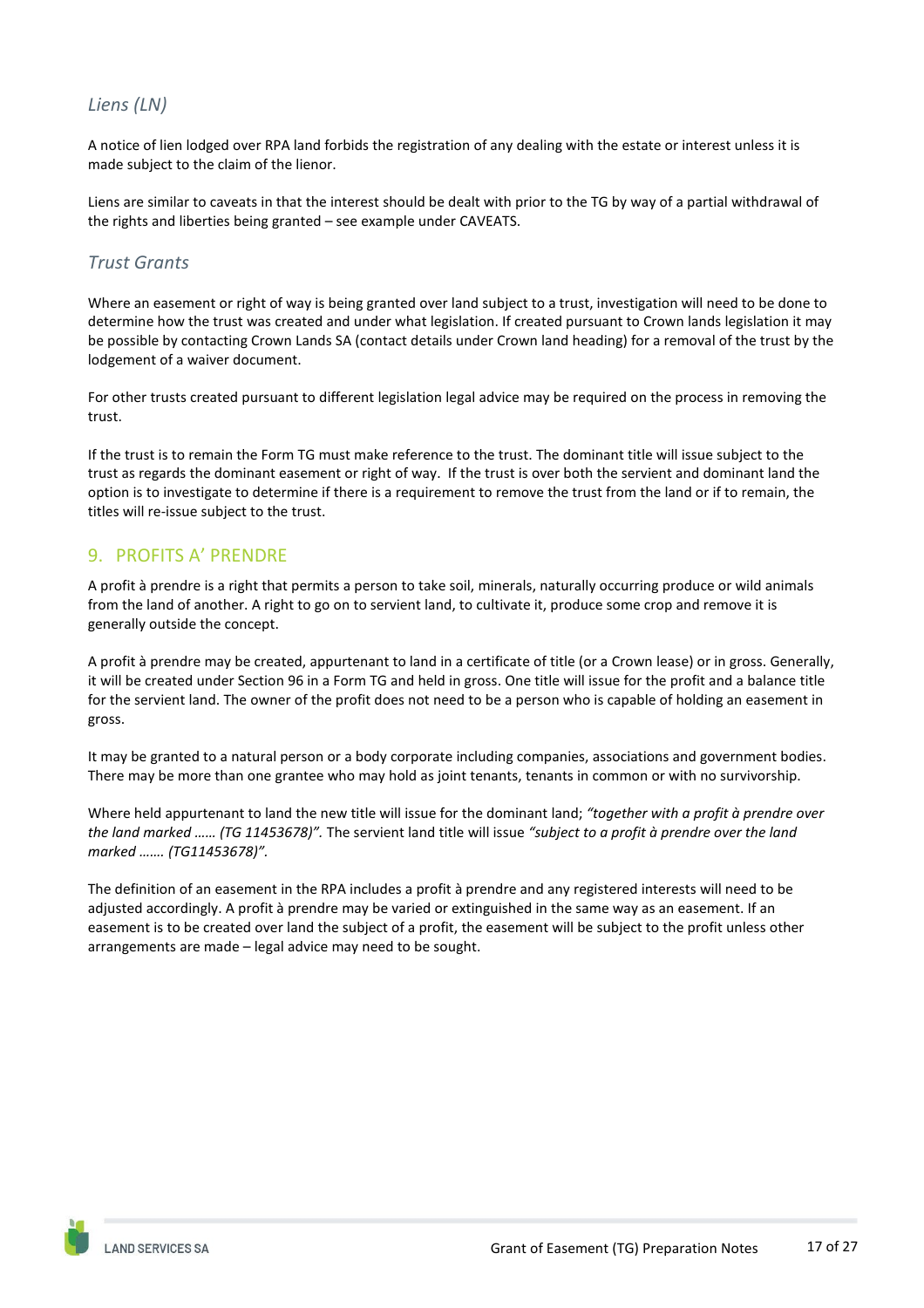# <span id="page-18-0"></span>10. ANNEXURES

It will be necessary to use an annexure if there is insufficient space for the text or to complete the remaining executions. An annexure sheet to an instrument shall be in the format of "Form B1" and identified therein as an annexure to the parent instrument.

It must be affixed securely and permanently to the top left-hand corner of the instrument. The annexure and instrument must not be bound. The annexure sheet must comply with requirements of Notice to Lodging Parties No. 134 and also see Form B1 Guidance Notes. The Registrar-General may refuse to accept for registration any instrument, annexure sheet, additional or inserted sheet that does not comply with the provisions of these standards.

When an additional or inserted sheet being a certificate, statutory declaration or writing of a similar nature is intended to form part of an instrument ensure that it is affixed securely and permanently to the top left-hand corner of the instrument; and the printing or handwriting thereon is clear and legible and in permanent form.

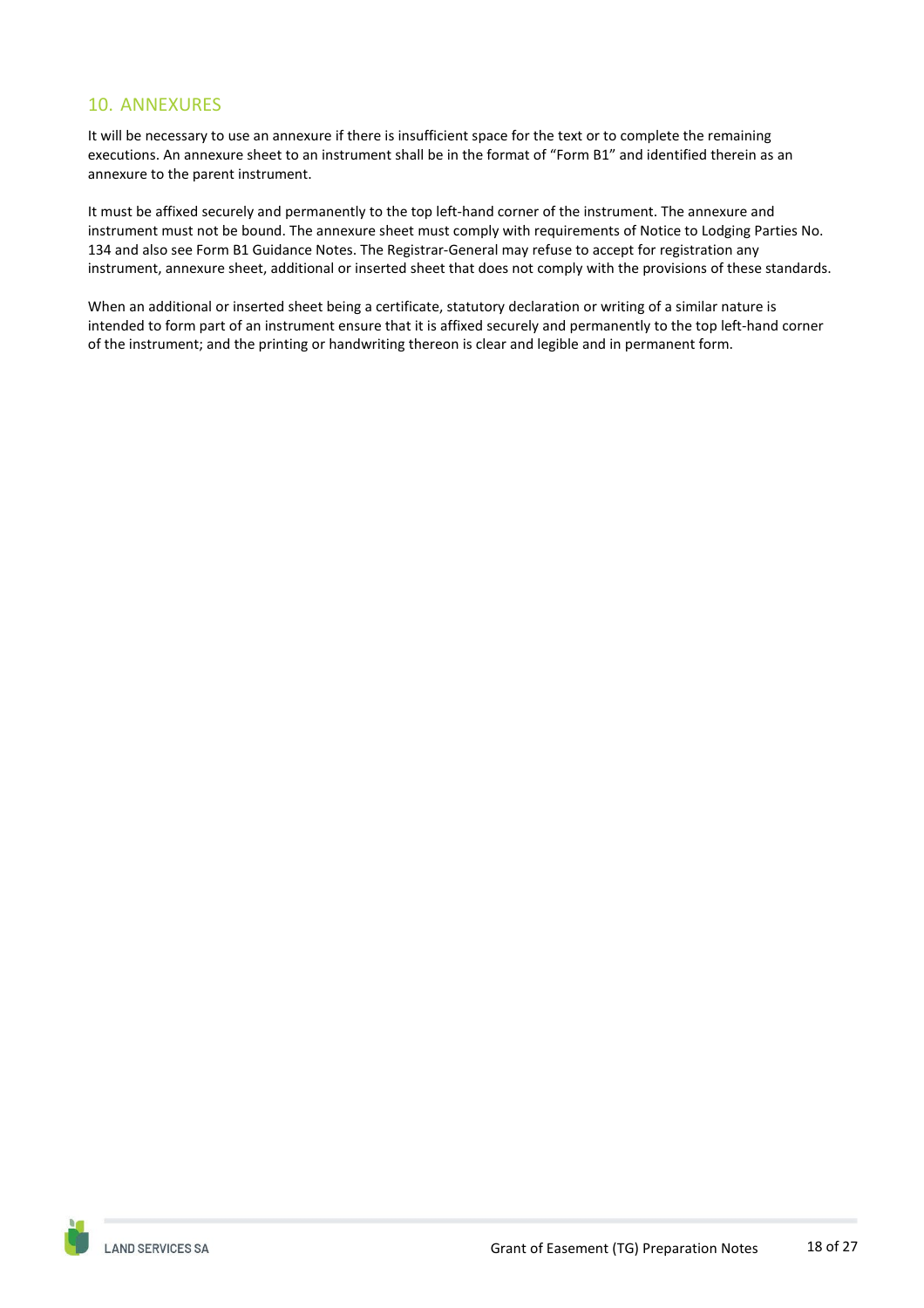<span id="page-19-0"></span>

FORM TG (Version 1) GUIDANCE NOTES AVAILABLE

# LANDS TITLES REGISTRATION OFFICE

SOUTH AUSTRALIA

#### **GRANT OF EASEMENT**

FORM APPROVED BY THE REGISTRAR-GENERAL

PRIORITY NOTICE ID

### **BELOW THIS LINE FOR OFFICE & STAMP DUTY PURPOSES ONLY**

| <b>SERIES NO</b> | <b>PREFIX</b> |
|------------------|---------------|
|                  |               |

LODGED BY: ACME CONVEYANCING ACCO

CORRECTION TO: ACME CONVEYANCING ACCO

SUPPORTING DOCUMENTATION LODGED WITH APPLICATION (COPIES ONLY)

PLEASE ISSUE NEW CERTIFICATE(S) OF TITLE AS FOLLOWS

- 1. Bal. CT 5672/123 sub & tog p/wall rights
- 2. Bal. CT 5999/321.sub & tog p/wall rights

| <b>CORRECTION</b> | <b>PASSED</b>     |
|-------------------|-------------------|
| <b>REGISTERED</b> | REGISTRAR-GENERAL |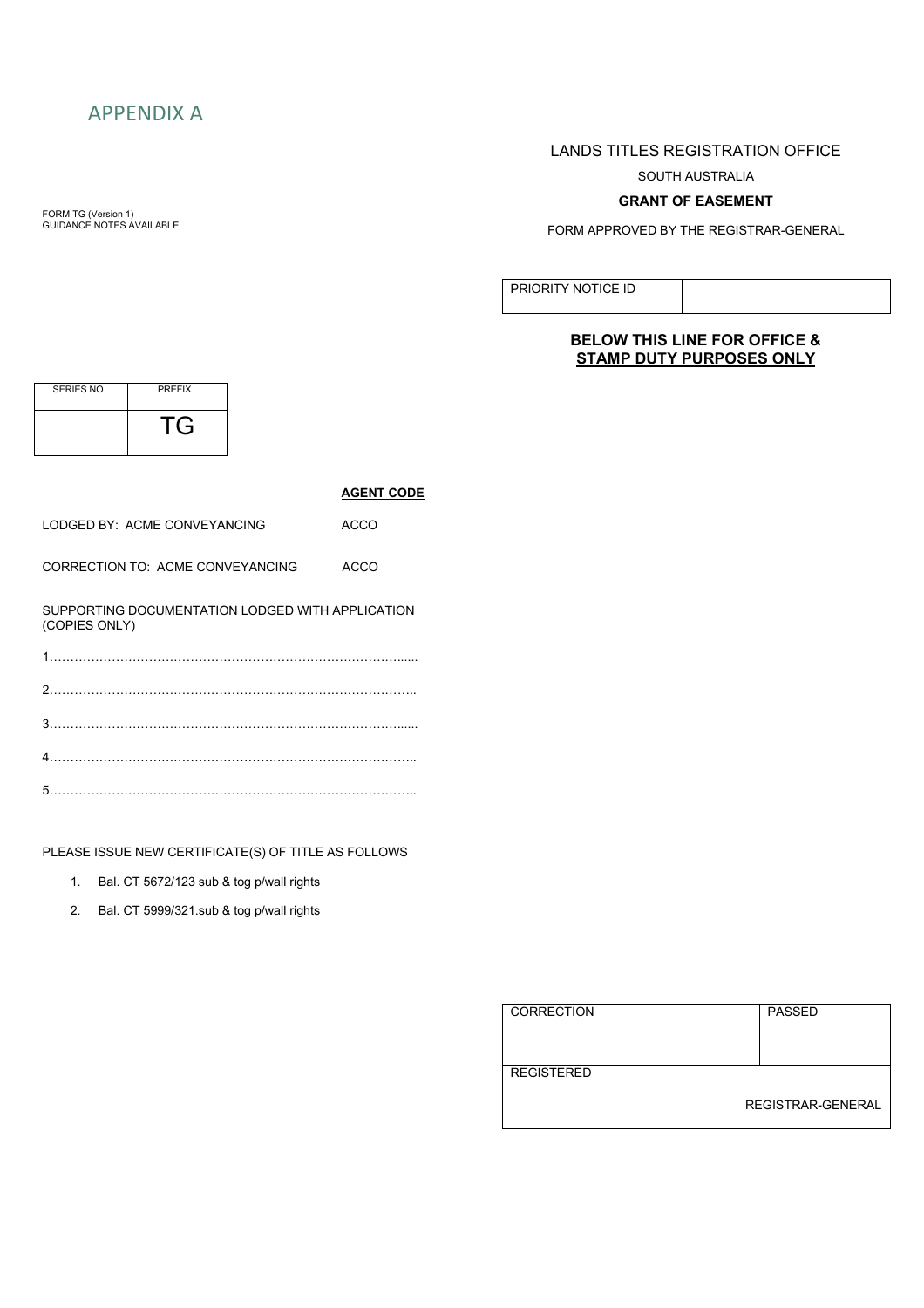# **GRANT OF EASEMENT**

(Pursuant to Section 96 of the Real Property Act 1886)

**PRIVACY COLLECTION STATEMENT:** The information in this form is collected under statutory authority and is used for maintaining publicly searchable registers and indexes. It may also be used for authorised purposes in accordance with Government legislation and policy requirements.

### **LAND DESCRIPTION** OVER WHICH RIGHTS AND LIBERTIES ARE BEING GRANTED

First: the whole of the land in Certificate of Title Volume 5672 Folio 123

Secondly: the whole of the land in Certificate of Title Volume 5999 Folio 321

#### **ESTATE & INTEREST**

FEE SIMPLE

### **GRANTOR(S)** (Full name and address)

First: John Henry Smith and Henry Albert Smith of 1 Adelaide Road Adelaide SA 5000

Secondly: Mary Jane Brown of 20 Rundle Road Adelaide SA 5000

### **CONSIDERATION** (Words and figures)

No monetary consideration

**GRANTEE(S)** (Full name, address, mode of holding and appurtenant land description)

First: Mary Jane Brown of 20 Rundle Road Adelaide SA 5000 being the Registered Proprietor of Certificate of Title Volume 5999 Folio 321

Secondly: John Henry Smith and Henry Albert Smith of 1 Adelaide Road Adelaide SA 5000 being the Registered Proprietors of Certificate of Title Volume 5672 Folio 123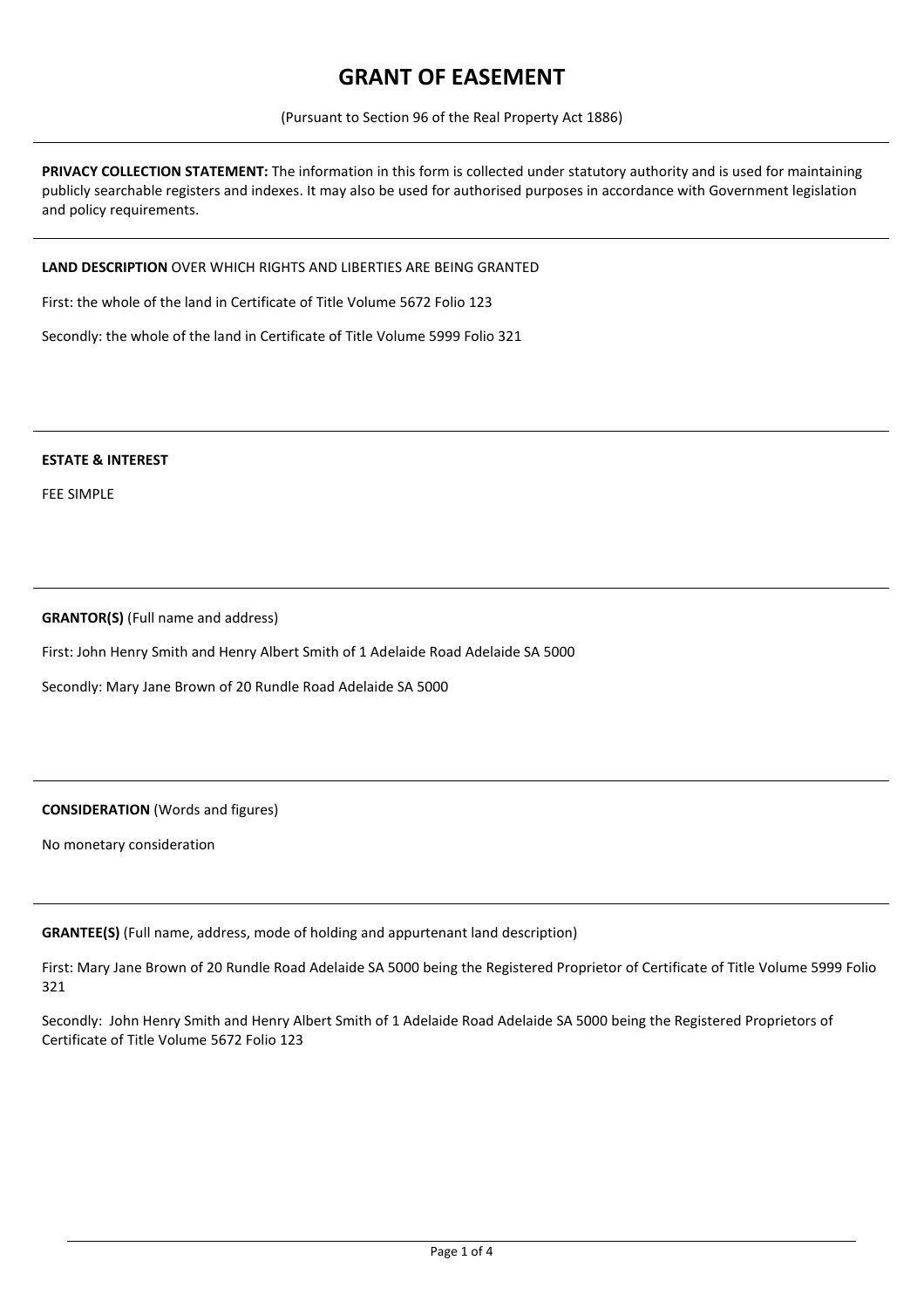### **THE GRANTOR ACKNOWLEDGES RECEIPT OF THE CONSIDERATION HEREIN EXPRESSED AND HEREBY GRANTS TO THE GRANTEE**

HERE SET FORTH THE RIGHTS AND LIBERTIES BEING CREATED AND DEFINE PRECISELY

First: party wall rights over portion of Allotment 12 marked A on FX 58762 being portion of the land in Certificate of Title Volume 5672 Folio 123

Secondly: party wall rights over portion of Allotment 10 marked B on FX 58762 being portion of the land in Certificate of Title Volume 5999 Folio 321

### **TO BE HELD APPURTENANT TO: -**

HERE SET FORTH THE APPURTENANCE AND DEFINE PRECISELY

First: portion of Allotment 10 marked B in FX58762 being portion of the land in Certificate of Title Volume 5999 Folio 321

Secondly: portion of Allotment 12 marked A in FX58762 being portion of the land in Certificate of Title Volume 5672 Folio 123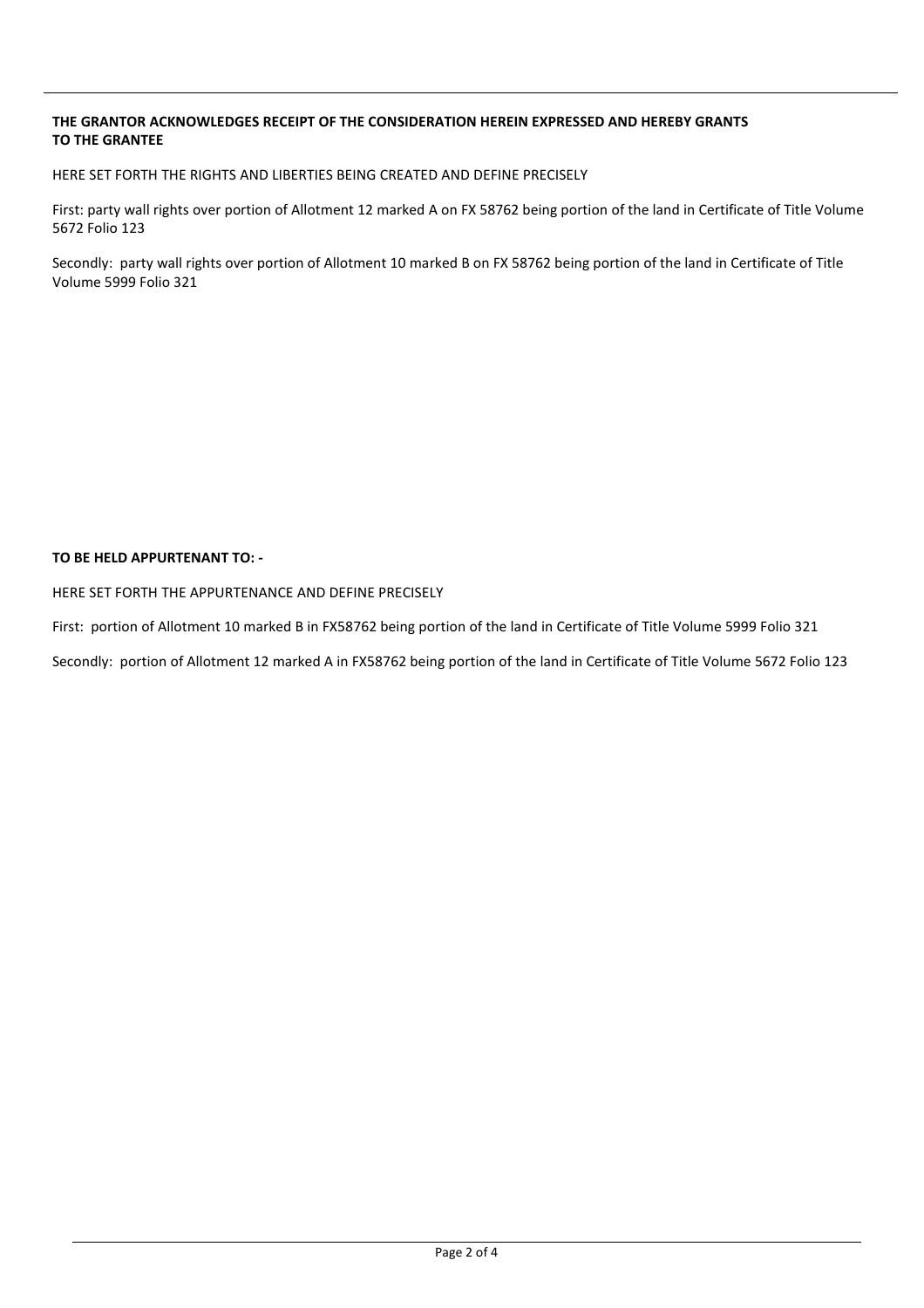### DATED 27/8/2016

### **CERTIFICATION** *\*Delete the inapplicable*

### **Grantor(s)**

\*The Prescribed Person has taken reasonable steps to verify the identity of the Grantor.

\*The Prescribed Person holds a properly completed Client Authorization for the Conveyancing Transaction including this Registry Instrument or Document.

\*The Prescribed Person has retained the evidence to support this Registry Instrument or Document.

\*The Prescribed Person has taken reasonable steps to ensure that the Registry Instrument or Document is correct and compliant with relevant legislation and any Prescribed Requirement.

Signed By: *Harry Brown*

**Harry Brown** *Registered Conveyancer* 

for: Brown Conveyancing Services

on behalf of the Grantor

### **Grantee(s)**

\*The Prescribed Person has taken reasonable steps to verify the identity of the Grantee.

\*The Prescribed Person holds a properly completed Client Authorization for the Conveyancing Transaction including this Registry Instrument or Document.

\*The Prescribed Person has retained the evidence to support this Registry Instrument or Document.

\*The Prescribed Person has taken reasonable steps to ensure that the Registry Instrument or Document is correct and compliant with relevant legislation and any Prescribed Requirement.

Signed By: Josie Smith

**Josie Smith** *Registered Conveyancer*

for: ACME Conveyancing

on behalf of the Grantee

 $\overline{a}$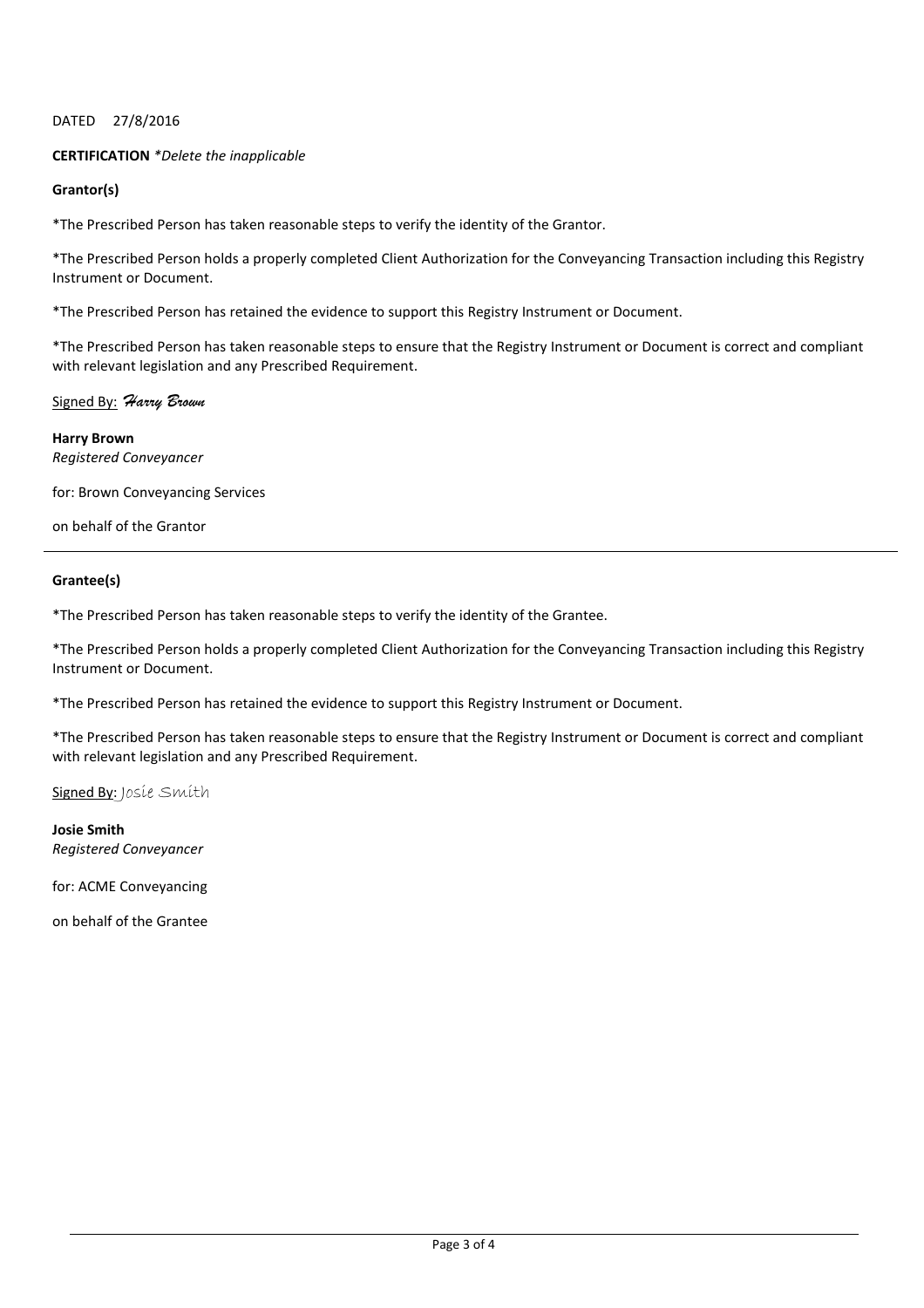# **CONSENT TO THE GRANT OF AN EASEMENT**

**CONSENTING PARTY** (Full Name and Address)

Interest Free Bank Ltd. ACN 111 222 333 of 101 Grenfell Street Adelaide SA 5000

#### **NATURE OF ESTATE OR INTEREST HELD**

Mortgagee

I/We the consenting party consent to the

(1) \* discharge of \* Encumbrance / \*Mortgage …9978810……………………………… over the easement being granted pursuant to Section 144 of the Real Property Act 1886.

(2) \* granting of the easement subject to \* Encumbrance / \*Mortgage 9978810............................pursuant to Section 90F of the Real Property Act 1886.

**\*** Strike through the inapplicable

#### **EXECUTION BY CONSENTING PARTY**

**DATED** 12/8/2016

Executed by Interest Free Bank Ltd. ACN 111 222 333

By being signed by its Attorney

Sign *D I Murphy*

Tier three Attorney Name Dean Ian Murphy Address 1 Wayville Road Wayville SA 5010 Under Power of Attorney no. 11223344

in the presence of:

Sign *P K Sander*

Name Patricia Kate Sander Address 1 Wayville Road Wayville SA 5010

Phone 82269223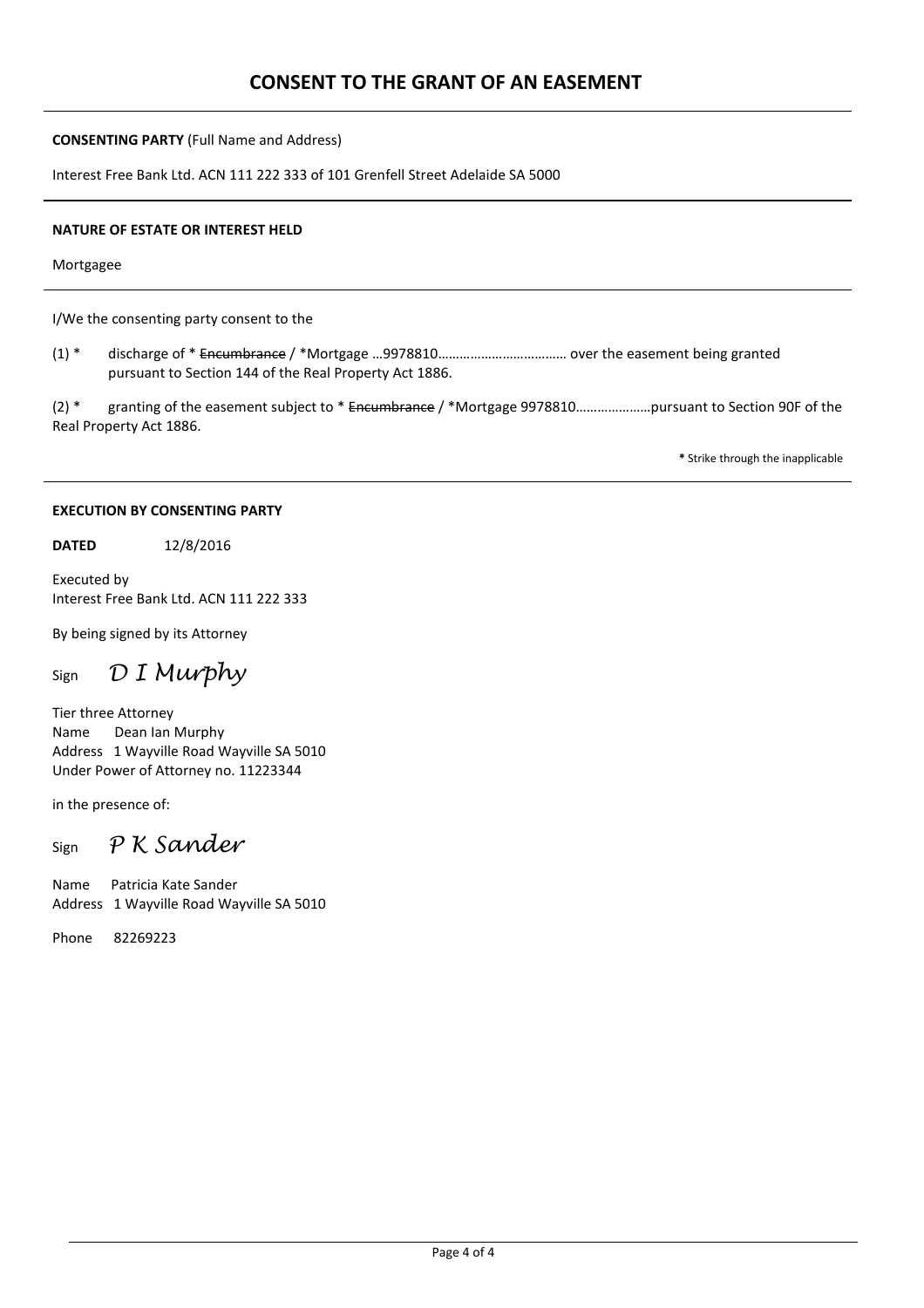<span id="page-24-0"></span>FORM TG (Version 1) GUIDANCE NOTES AVAILABLE

# LANDS TITLES REGISTRATION OFFICE

SOUTH AUSTRALIA

### **GRANT OF EASEMENT**

FORM APPROVED BY THE REGISTRAR-GENERAL

PRIORITY NOTICE ID

### **BELOW THIS LINE FOR OFFICE & STAMP DUTY PURPOSES ONLY**

| <b>SERIES NO</b> | <b>PREFIX</b> |
|------------------|---------------|
|                  |               |

|                                                                   | <b>AGENT CODE</b> |
|-------------------------------------------------------------------|-------------------|
| LODGED BY: ACME CONVEYANCING                                      | <b>ACCO</b>       |
| CORRECTION TO: ACME CONVEYANCING                                  | <b>ACCO</b>       |
| SUPPORTING DOCUMENTATION LODGED WITH APPLICATION<br>(COPIES ONLY) |                   |
|                                                                   |                   |
|                                                                   |                   |
|                                                                   |                   |
|                                                                   |                   |
|                                                                   |                   |
|                                                                   |                   |

PLEASE ISSUE NEW CERTIFICATE(S) OF TITLE AS FOLLOWS

| 2Balance CT 5672/123 |  |
|----------------------|--|
|                      |  |
|                      |  |

5……………………………………………………………………………..

| <b>CORRECTION</b> | <b>PASSED</b>     |
|-------------------|-------------------|
|                   |                   |
|                   |                   |
|                   |                   |
|                   |                   |
|                   |                   |
| <b>REGISTERED</b> |                   |
|                   |                   |
|                   |                   |
|                   |                   |
|                   | REGISTRAR-GENERAL |
|                   |                   |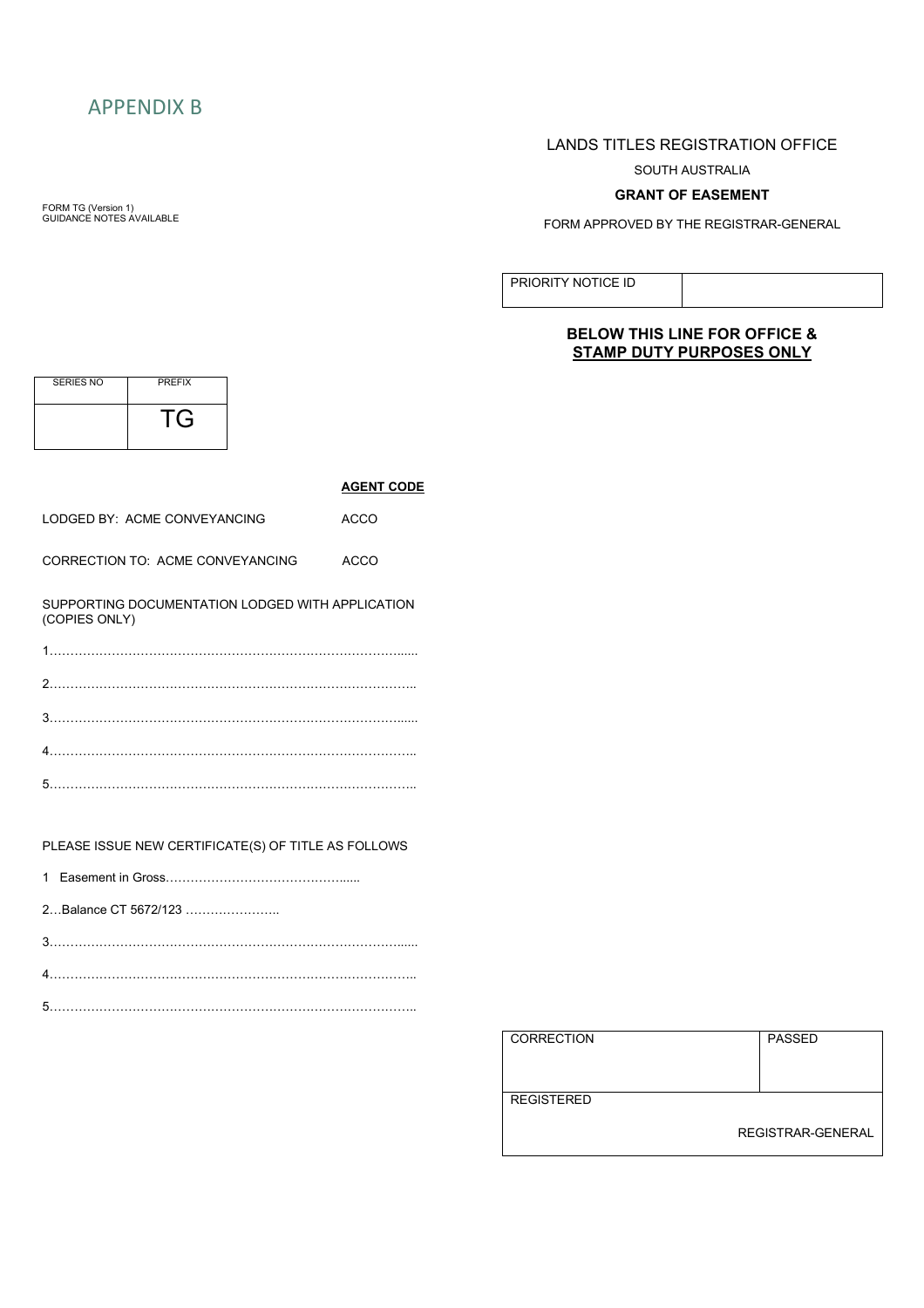# **GRANT OF EASEMENT**

(Pursuant to Section 96 of the Real Property Act 1886)

**PRIVACY COLLECTION STATEMENT:** The information in this form is collected under statutory authority and is used for maintaining publicly searchable registers and indexes. It may also be used for authorised purposes in accordance with Government legislation and policy requirements.

### **LAND DESCRIPTION** OVER WHICH RIGHTS AND LIBERTIES ARE BEING GRANTED

The whole of the land in Certificate of Title Volume 5672 Folio 123

# **ESTATE & INTEREST**

FEE SIMPLE

**GRANTOR(S)** (Full name and address)

Henry Albert Smith of 1 Adelaide Road Adelaide SA 5000

### **CONSIDERATION** (Words and figures)

Five Hundred Dollars (\$500.00) (incl. GST)

**GRANTEE(S)** (Full name, address, mode of holding and appurtenant land description)

The District Council of Yatala of PO Box 14 Yatala Vale SA 5555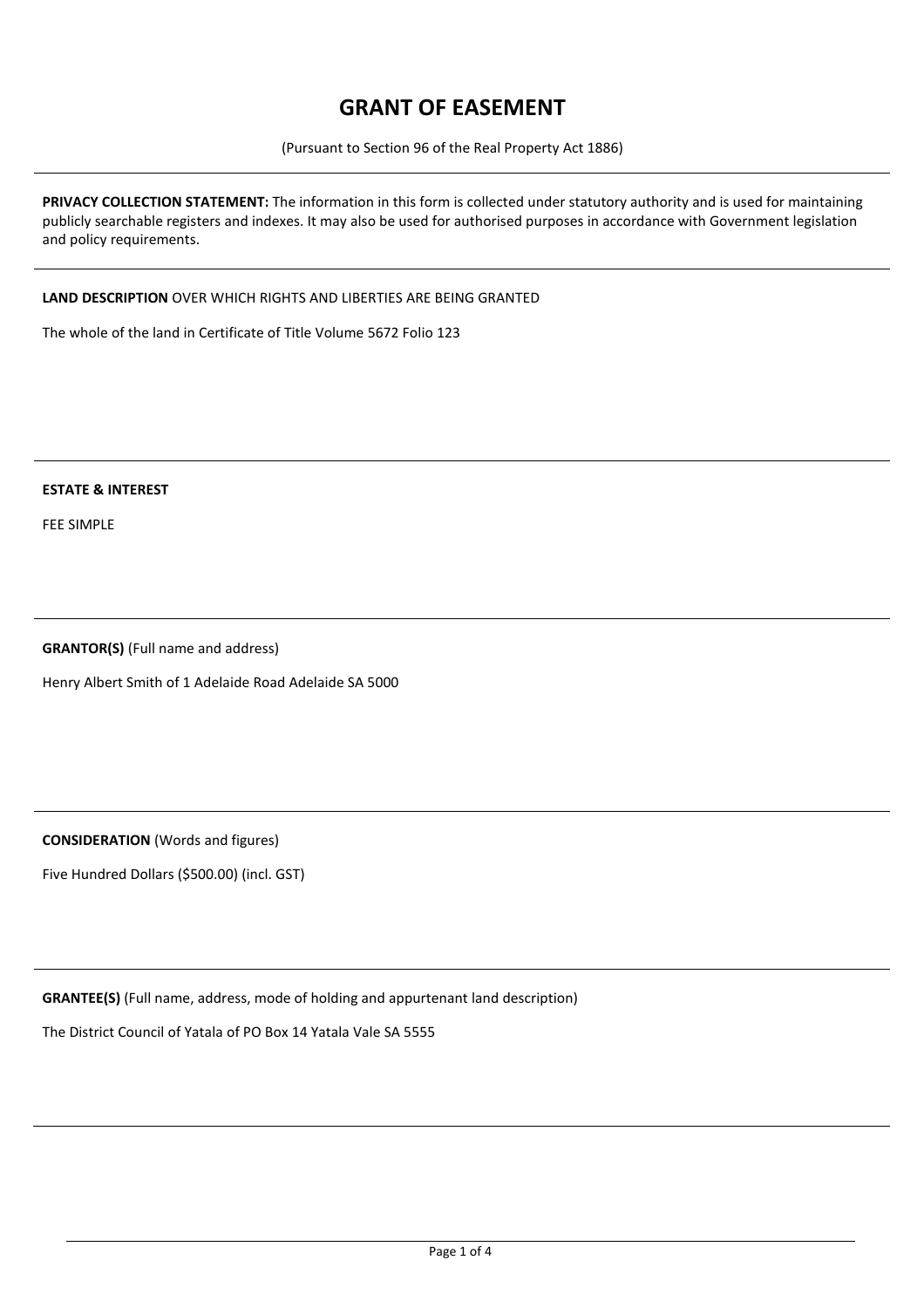### **THE GRANTOR ACKNOWLEDGES RECEIPT OF THE CONSIDERATION HEREIN EXPRESSED AND HEREBY GRANTS TO THE GRANTEE**

HERE SET FORTH THE RIGHTS AND LIBERTIES BEING CREATED AND DEFINE PRECISELY

An easement for drainage purposes over that portion marked B in FX57143 being portion of the land above described

### **TO BE HELD APPURTENANT TO: -**

HERE SET FORTH THE APPURTENANCE AND DEFINE PRECISELY

In Gross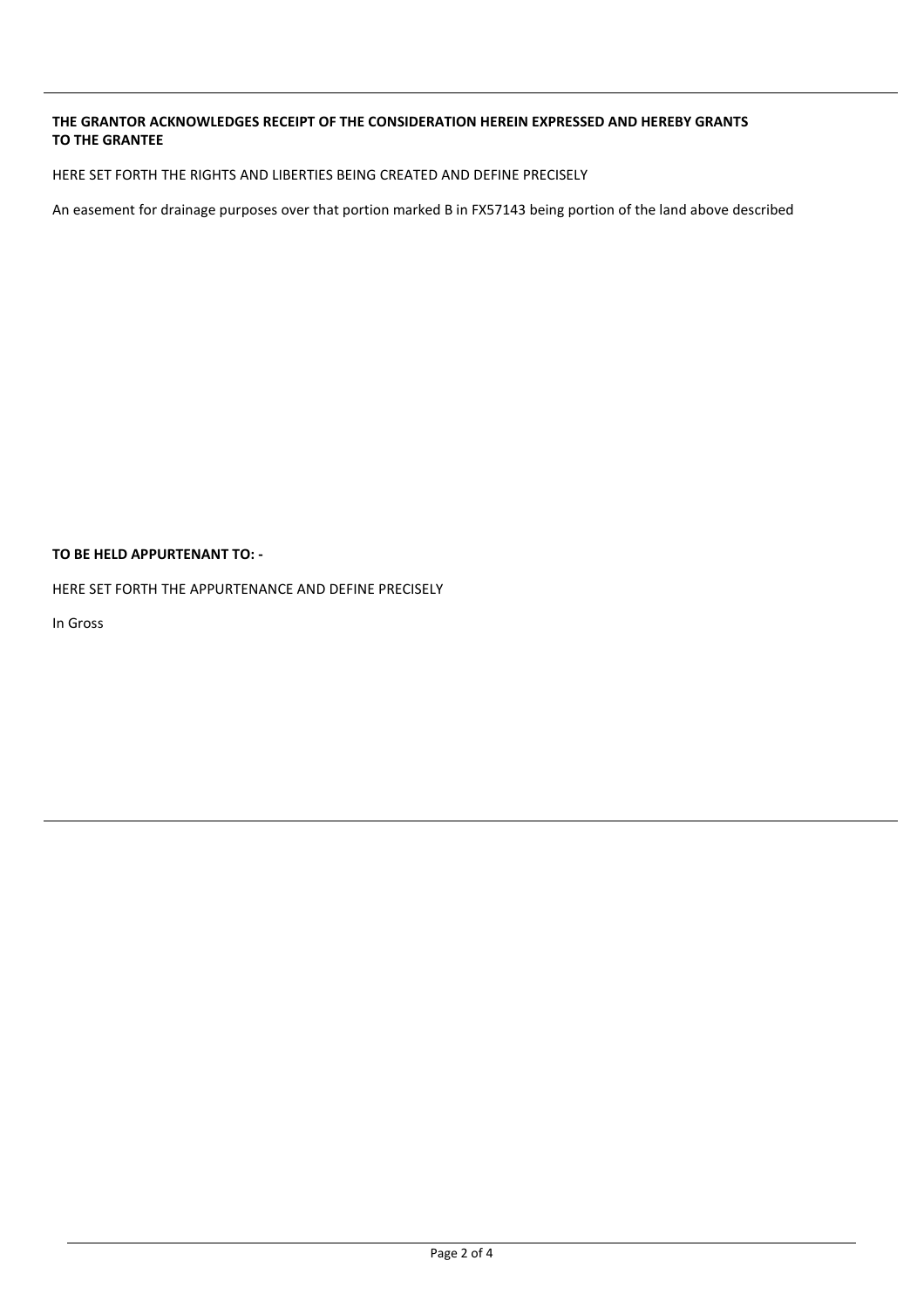#### DATED 12/9/2016

#### **CERTIFICATION** *\*Delete the inapplicable*

#### **Grantor(s)**

\*The Prescribed Person has taken reasonable steps to verify the identity of the Grantor.

\*The Prescribed Person holds a properly completed Client Authorization for the Conveyancing Transaction including this Registry Instrument or Document.

\*The Prescribed Person has retained the evidence to support this Registry Instrument or Document.

\*The Prescribed Person has taken reasonable steps to ensure that the Registry Instrument or Document is correct and compliant with relevant legislation and any Prescribed Requirement.

#### Signed By: *Harry Brown*

**Harry Brown** *Registered Conveyancer* 

for: Brown Conveyancing Services

on behalf of the Grantor

#### **Grantee(s)**

\*The Prescribed Person has taken reasonable steps to verify the identity of the Grantee.

\*The Prescribed Person holds a properly completed Client Authorization for the Conveyancing Transaction including this Registry Instrument or Document.

\*The Prescribed Person has retained the evidence to support this Registry Instrument or Document.

\*The Prescribed Person has taken reasonable steps to ensure that the Registry Instrument or Document is correct and compliant with relevant legislation and any Prescribed Requirement.

Signed By: Josie Smith

**Josie Smith** *Registered Conveyancer*

for: ACME Conveyancing

on behalf of the Grantee

l